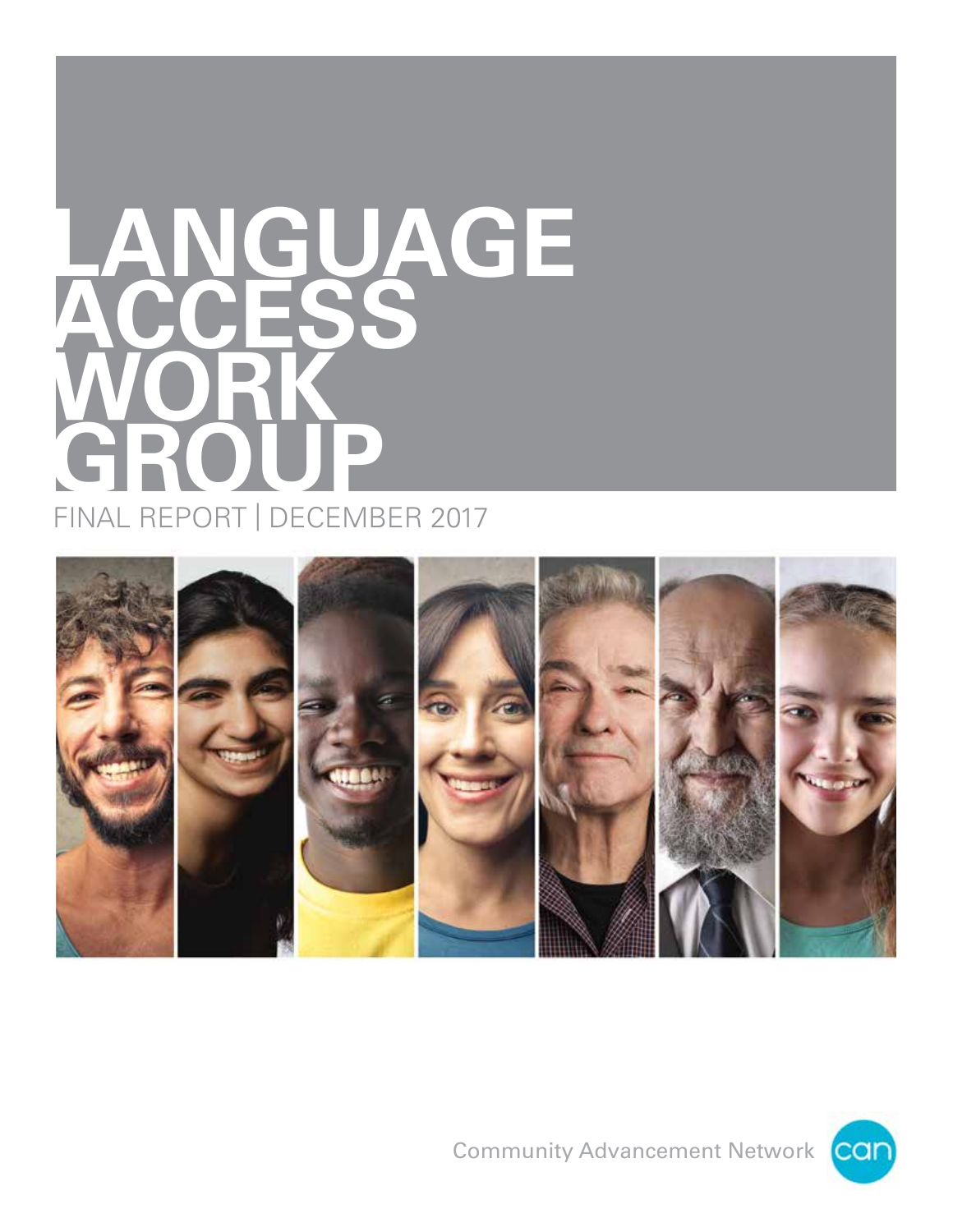# **TABLE OF CONTENTS**

#### **SECTION 1** -

RECOGNIZING AND ADDRESSING THE GROWING NEED FOR LANGUAGE ASSISTANCE SERVICES

| Local Plans/Reports Suggesting Expanded Availability and/or |  |
|-------------------------------------------------------------|--|
|                                                             |  |
|                                                             |  |
|                                                             |  |

### **SECTION 2** –

#### LANGUAGE ACCESS WORK GROUP RECOMMENDATIONS

| <b>Strategy 2</b> |                                                                               |  |
|-------------------|-------------------------------------------------------------------------------|--|
|                   | Strategy 3 Establish Clear Standards, Procedures & Protocols to Ensure        |  |
|                   | Strategy 4 Expand Language Access Through Engagement, Education & Training 21 |  |
|                   |                                                                               |  |
|                   |                                                                               |  |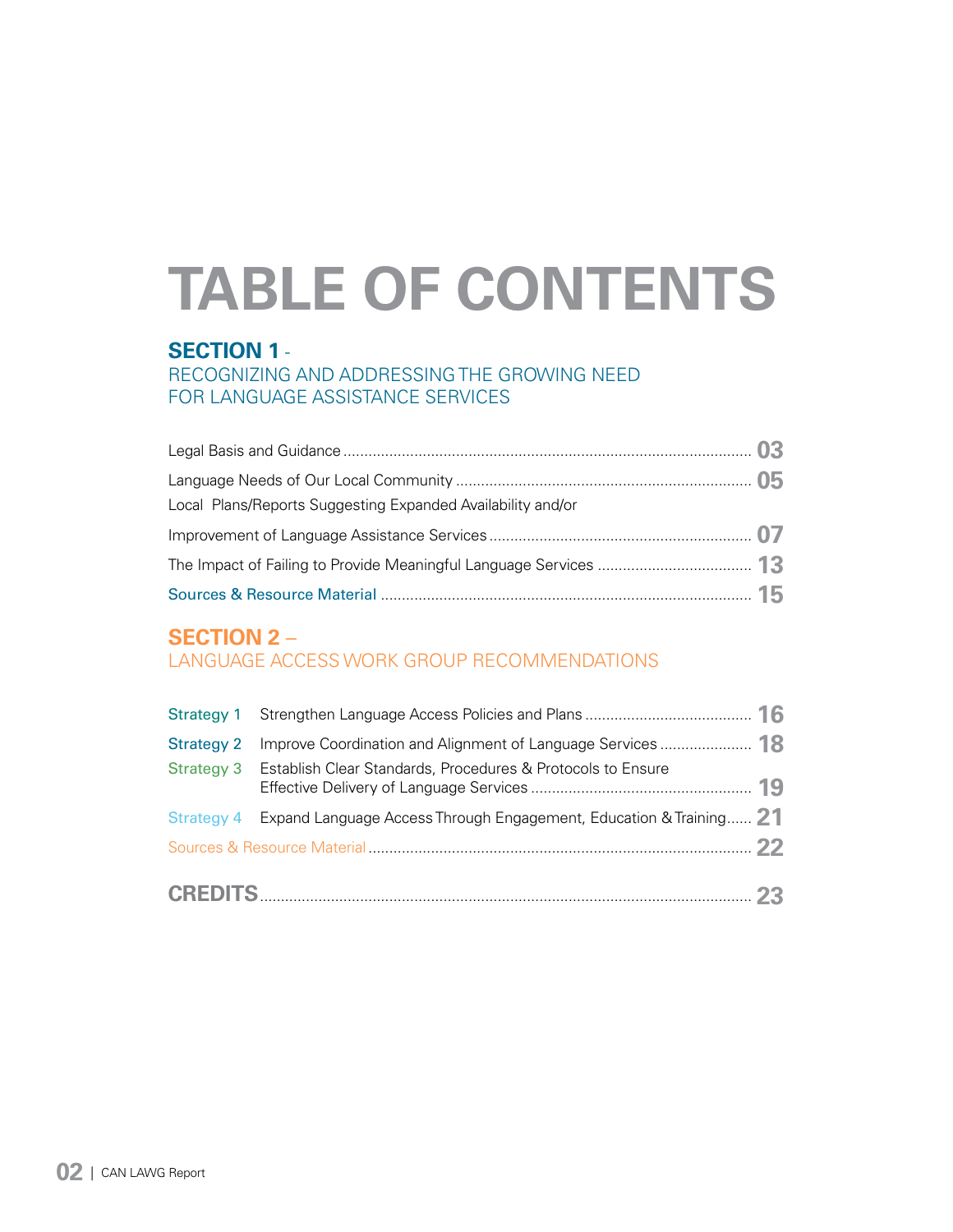## **SECTION 1** RECOGNIZING AND ADDRESSING THE GROWING NEED FOR LANGUAGE ASSISTANCE SERVICES

#### **LEGAL BASIS & GUIDANCE**

The Supreme Court and other federal courts have ruled consistently that a denial of services or failure to provide meaningful access to services to persons who are Limited English Proficient (LEP) constitutes a violation of the Title VI provision of the Civil Rights Act of 1964 prohibiting discrimination based on national origin. In Lau v. Nichols, 414 U.S. 563, 569 (1974), the Supreme Court found that "…the Chinese-speaking minority received fewer benefits than the English-speaking majority of respondents." Other courts have issued similar rulings. Sandoval v. Hagan, 197 F.3d 484, 510-11 (11th Cir. 1999) held that English-only policy for driver's license applications constitutes national origin discrimination under Title VI, and Almendares v. Palmer, 284 F. Supp. 2d 799, 808 (N.D. Ohio 2003) held that allegations of failure to ensure bilingual services in a food stamp program could constitute a violation of Title VI. The regulations promulgated by the U.S. Department of Justice (DOJ) for implementation of Title VI of the Civil Rights Act of 1964 prohibit intentional discrimination as well as practices that have the effect of discriminating against individuals based on national origin. Federal agencies and recipients of federal financial assistance must comply with DOJ's implementing regulations for Title VI.

Another milestone regarding language access is President Bill Clinton's Executive Order 13166 signed on August 11, 2000, Improving Access to Services for Persons with Limited English Proficiency. This order required that Federal agencies examine the services they provide, identify language needs for LEP persons, and develop and implement a system to provide those services so that LEP persons can have meaningful access to them.

On the same date that President Clinton signed Executive Order 13166, the Department of Justice issued a policy guidance document to assist Federal agencies in developing criteria by which to evaluate whether recipients of Federal financial assistance are complying with the non-discrimination provision in Title VI, stating that recipients must take "reasonable steps to provide meaningful access" to LEP persons. This DOJ guidance document outlines a four-factor analysis that will be used to determine if "reasonable steps" have been taken.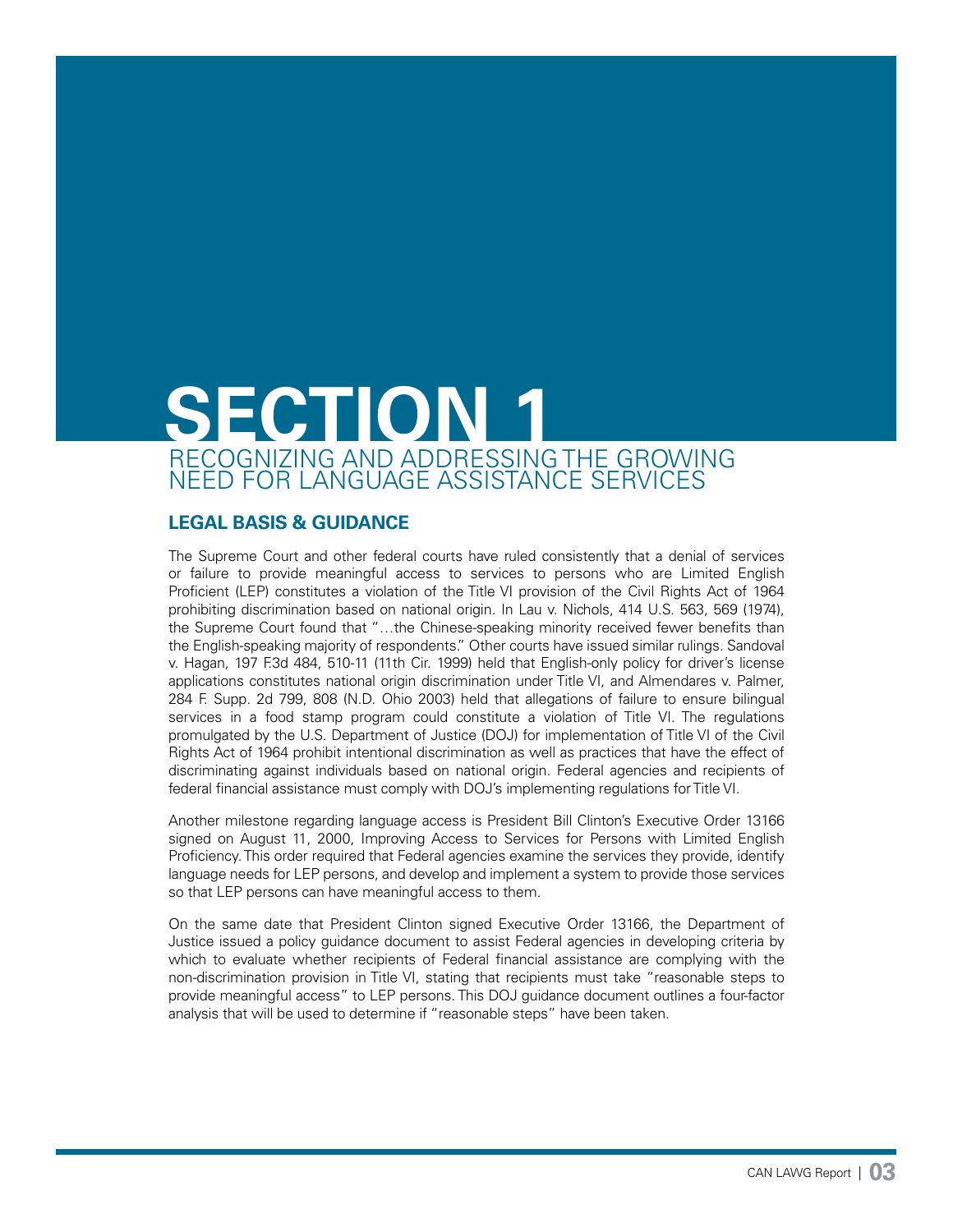#### **THE FOUR FACTORS TO BE CONSIDERED BY FEDERAL AGENCIES AND RECIPIENTS OF FEDERAL FINANCIAL ASSISTANCE IN ASSESSING LANGUAGE ACCESS NEEDS ARE:**

| The number and proportion of LEP persons eligible to be served or likely<br>to be encountered by the programs and services through the agency<br>receiving federal funding. |
|-----------------------------------------------------------------------------------------------------------------------------------------------------------------------------|
| The frequency with which LEP persons come into contact with the<br>programs and services of the agency receiving federal funding.                                           |
| The nature and importance of the programs and services to LEP persons.                                                                                                      |
| The resources available to agency staff and the overall costs to provide<br>LEP assistance.                                                                                 |

DOJ will determine whether or not the steps that have been taken by the agency or recipient of Federal financial assistance to address the language needs of LEP persons they serve constitute "reasonable steps" based on these four factors.

In January 2007, the concept of "safe harbor" was introduced in guidance to recipients of federal financial assistance outlining ways to avoid national origin discrimination affecting people who are limited English proficient that was issued by the U.S. Department of Housing and Urban Development and that has become a standard in terms of determining when written translation of "vital documents"is required. Entities of federal financial assistance may find a "safe harbor" from translating vital documents if they take the following steps:

(a) The HUD recipient provides written translations of vital documents for each eligible LEP language group that constitutes 5 percent or 1,000, whichever is less, of the population of persons eligible to be served or likely to be affected or encountered. Translation of other documents, if needed, can be provided orally; or

(b) If there are fewer than 50 persons in a language group that reaches the 5 percent trigger in (a), the recipient does not translate vital written materials but instead provides written notice in the primary language of the LEP language group of the right to receive competent oral interpretation of those written materials, free of cost.

Two important things to note about safe harbor is that (i) this standard does not apply to oral translation and that this standard applies only to "vital documents." For persons seeking to access services from entities receiving federal financial assistance, those federally funded entities are required to provide oral translation upon request, regardless of the representation of that language group in the general population. Regarding the issue of "vital documents," those documents are defined as the documents that are necessary for providing "meaningful access." A 2011 guidance document from the Department of Justice defines "vital documents" as including, but not being limited to "…consent and complaint forms; intake and application forms with the potential for important consequences; written notices of rights; notices of denials, losses, or decreases in benefits or services; notice of disciplinary action; signs and notices advising LEP individuals of free language assistance services."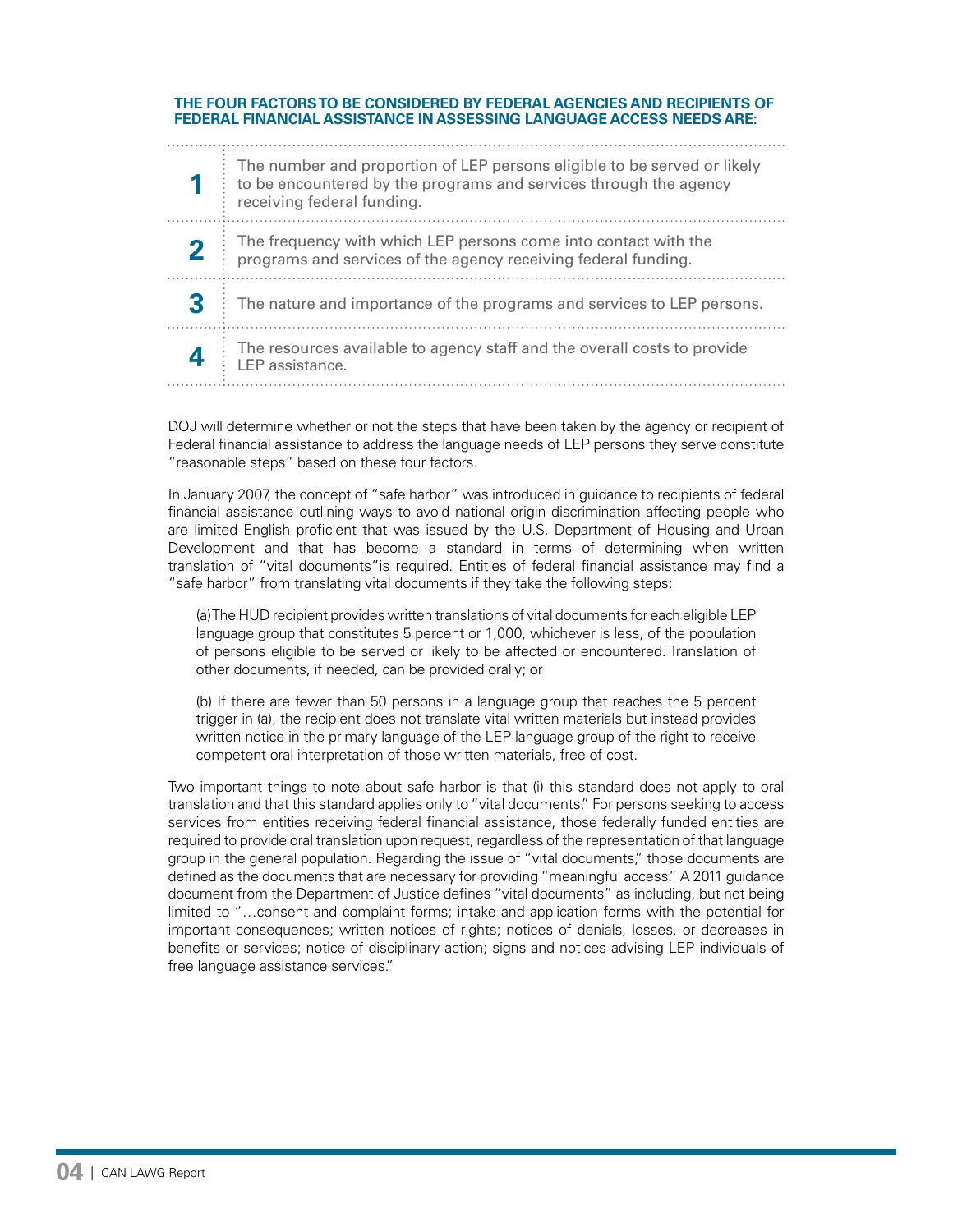On February 17, 2011, Attorney General Eric Holder authored a Memorandum to Heads of Federal Agencies regarding the Federal government's renewed commitment to language access obligations under Executive Order 13166. This Memorandum outlined specific actions to be taken by each Federal agency to: develop and implement a system by which each agency will ensure meaningful access for LEP persons; and to provide guidance to recipients of Federal financial assistance about the requirement for them to comply with Federal laws and policies prohibiting discrimination on the basis of race, color or national origin (including language) and obtain assurance from recipients that they will take the necessary steps to comply with these regulations.

#### **LANGUAGE NEEDS OF OUR LOCAL COMMUNITY**

In any language assessment that is conducted for an agency or program, the number and proportion of each language group in the service area should be used to determine appropriate language services. In this section, we share data about the growing language needs in Travis County. This is an analysis that is done by CAN on an annual basis and is shared on the CAN Dashboard website (www.dashboard.canatx.org ) in the demographics section. Unless an entity's service area is Travis County, then additional analysis by the agency/program administrator must be undertaken to assess the needs of the LEP communities being served by the agency or program.

The growth in the number of residents who speak a language other than English outpaced the growth of the general population by 15% from 2000 to 2015. During this same period, the growth in the number of residents who speak English less than "very well" outpaced the growth of the general population by 3%.

|                                      |               | 2000      | 2010-2015 | % CHANGE |
|--------------------------------------|---------------|-----------|-----------|----------|
| Population 5 and over                | <b>Travis</b> | 753.786   | 1,043,280 | 38%      |
|                                      | MSA           | 1,157,494 | 1,759,007 | 52%      |
|                                      | <b>Travis</b> | 537,622   | 712,414   | 33%      |
| Speaks English only                  | <b>MSA</b>    | 859.214   | 1,265,247 | 47%      |
|                                      | <b>Travis</b> | 216.164   | 330,866   | 53%      |
| Speaks a language other than English | <b>MSA</b>    | 298,280   | 493,760   | 66%      |
|                                      | <b>Travis</b> | 94.350    | 132,708   | 41%      |
| Speaks English less than "very well" | <b>MSA</b>    | 121,849   | 185,607   | 52%      |

#### **LANGUAGE GROWTH IN TRAVIS COUNTY:**

Source: U.S. Census, 2011-2015 5-Year American Community Survey, B16001 and 2000 Decennial Census, SF3

According to the table below, when looking at specific languages, Vietnamese speakers are the group with the highest proportion of individuals who speak English less than "very well", followed by Spanish, Arabic, and Chinese speakers.

#### **RESIDENTS WITH LIMITED ENGLISH PROFICIENCY,** TRAVIS COUNTY

|                              | NUMBER OF<br><b>SPEAKERS</b> | <b>SPEAK ENGLISH LESS THAN</b><br>"VERY WELL" |     |
|------------------------------|------------------------------|-----------------------------------------------|-----|
| Spanish                      | 253,545                      | 109,030                                       | 43% |
| Chinese                      | 11.501                       | 4.150                                         | 36% |
| Vietnamese                   | 10,772                       | 6,253                                         | 58% |
| <b>Other Asian Languages</b> | 7,335                        | 1,262                                         | 17% |
| French                       | 5,342                        | 867                                           | 16% |
| Hindi                        | 4,583                        | 1,013                                         | 22% |
| Korean                       | 4,503                        | 1,575                                         | 35% |
| Urdu                         | 3,323                        | 1,023                                         | 31% |
| Arabic                       | 3,257                        | 1,346                                         | 41% |
| Other Indic Languages        | 3,071                        | 441                                           | 14% |

Note: Estimates for Arabic, Hindi, French, Urdu, and African Languages are unreliable at the 90% confidence level.

Source: U.S. Census, 2011-2015 5-Year American Community Survey, B16001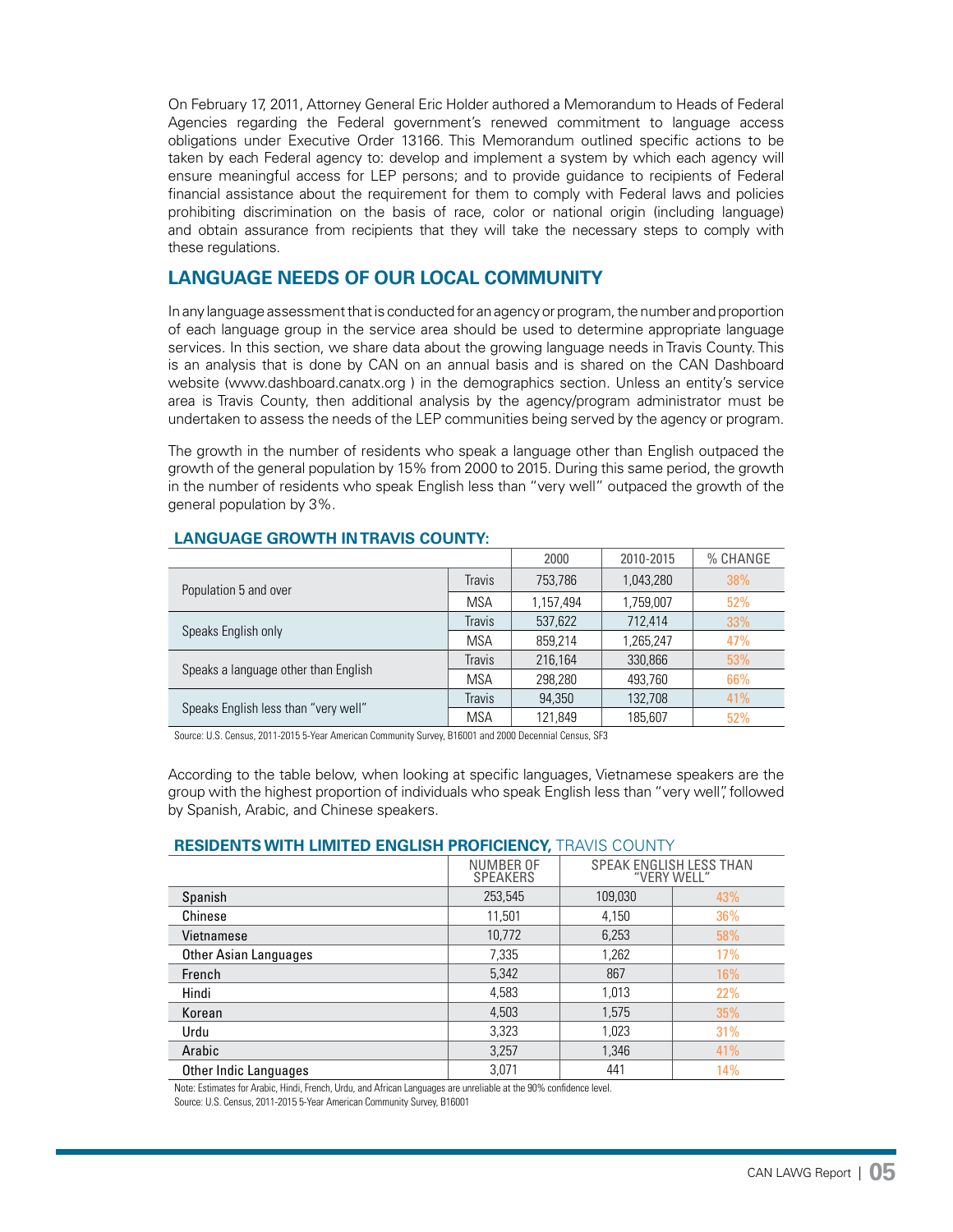In early 2015, CAN conducted a Language Access Survey of local service providers to determine how local agencies were meeting the language access needs of their clientele and what barriers existed to providing or expanding those services. It is the responses to this survey that led to the establishment of CAN's Language Access Work Group and the publication of this report.

The survey showed that local agencies struggle to meet the needs of non-English speaking clients, and 93% of respondents replied that they would be interested in collaborating with other agencies and non-profit organizations to meet these needs. CAN received 121 survey responses. 43% were from local, state or federal governmental agencies and 23% were from large non-profit organizations. Responses support the need for expansion of language assistance services and collaboration among service providers as a way of more effectively meeting the language needs of our community.

#### **Findings from CAN's 2015 Language Access Survey Pertaining to Service Delivery:**

**55%**report that their organization is able to meet the needs of LEP clients 'most of the time'; 



**41%** report that their organization 'sometimes' misses out on clients or customers due to an inability to meet language needs;

**48%**report that their organization 'rarely' or 'sometimes' must turn away customers due to lack of interpreter/translator services; about 47% say 'never';



**70%**believe their organization meets the needs of Spanish-speakers. Of these, 65% struggle to meet the needs of speakers of less-commonlyspoken languages;

**35%** report that their organization struggles to serve LEP clients at a level equal to English-speaking clients. Languages for which language assistance is needed the most: Spanish (30%), Vietnamese (28%), Chinese languages (26%), ASL (23%), Arabic (16%), Burmese (15%), Korean (12%)

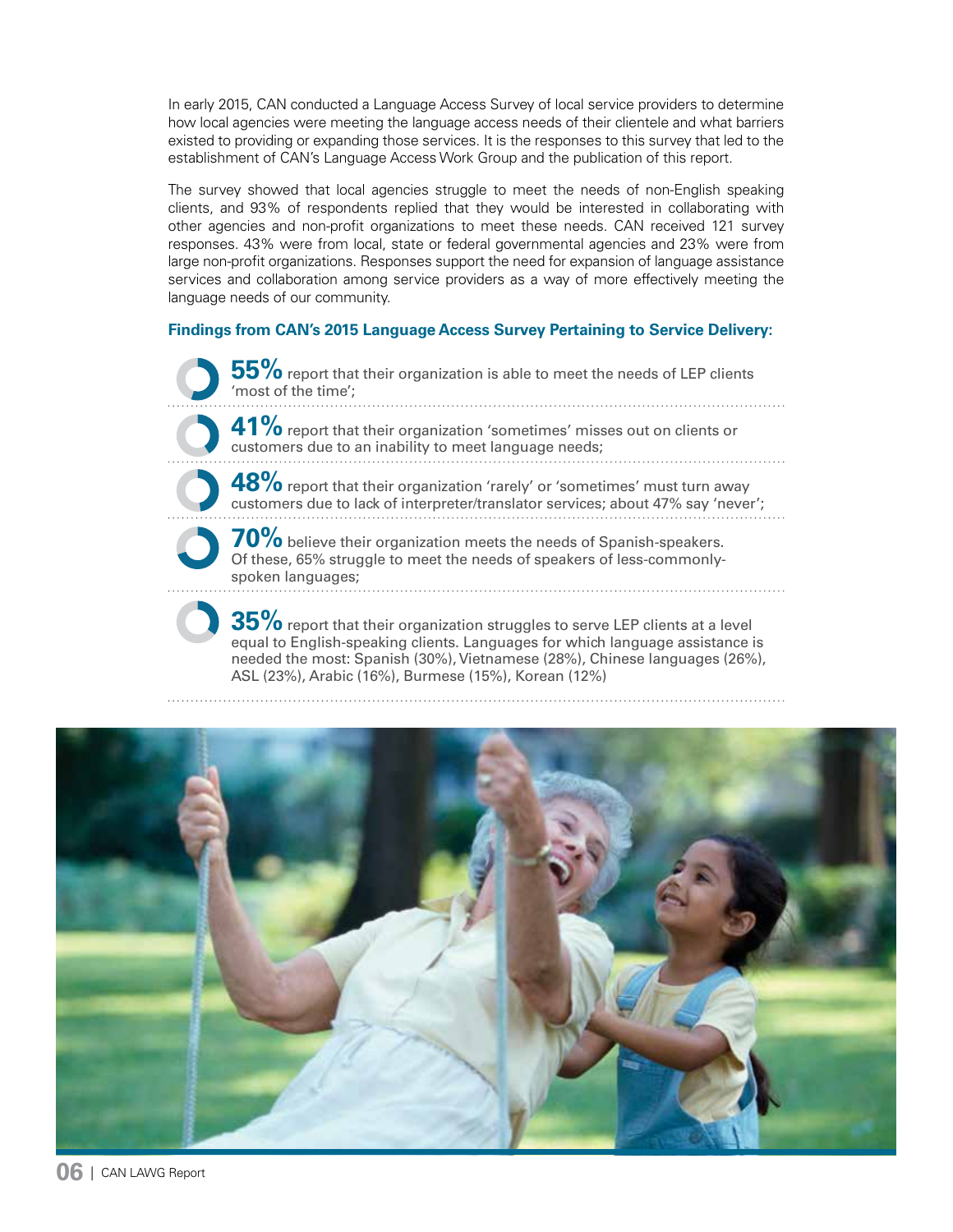#### **LOCAL PLANS/REPORTS SUGGESTING EXPANDED AVAILABILITY AND/OR IMPROVEMENT OF LANGUAGE ASSISTANCE SERVICES**

#### **Imagine Austin Comprehensive Plan – 2012**

The vision for the Imagine Austin Comprehensive Plan is articulated in Chapter 3 of the plan. The purpose of the plan is to create an Austin that values and respects its people and that is: livable; natural & sustainable; creative; educated; mobile and interconnected; and prosperous.

The plan does not explicitly mention the importance of addressing the language needs of LEP persons. However, if you study the graphic below showing the characteristics that underlie the Imagine Austin vision statements, one realizes that language barriers could significantly impede the ability of LEP persons and their families to partake in the benefits of this vision and the investments that may be directed to achieving this vision. If this vision is not realized for LEP persons and their families, then the statement that "we will become a city of complete communities" cannot be achieved as it has been articulated:

Each level of our complete communities…will be livable, safe and affordable; promote physical activity, community engagement and inclusion; ensure that amenities and services are easily accessible to all; and contribute to Austin unique community spirit.

> Imagine Austin Comprehensive Plan JUNE 15, 2012 (PAGE 88)

#### **IMAGINE AUSTIN VISION STATEMENTS AND DEFINING CHARACTERISTICS**



#### **LIVABLE**

- . Healthy and Safe Communities
- . Housing Diversity and Affordability
- . Access to Community Amenities
- . Quality Design/Distinctive Character
- Preservation of Crucial Resources

### **MOBILE AND CONNECTED**

- Range of Transportation Options
- Multimodal Connectivity
- Accessible Community Centers

#### **VALUES AND RESPECTS PEOPLE**

- Access to Community Services
- Employment, Food and Housing Options
- Community Civic Engagement
- Responsive/Accountable Government

#### **PROSPEROUS**

- · Diverse Business Opportunities • Technological Innovation
	- · Education/Skills Development

#### **EDUCATED**

- Learning Opportunities for All Ages
- Community Partnerships with Schools
- Relationships with Higher Learning

#### **CREATIVE**



• Vibrant Cultural Events Programs

### • Support for Arts/Cultural Activities

#### **NATURAL AND SUSTAINABLE**

- 
- Resource Conservation/Efficiency
- Extensive Green Infrastructure

• Sustainable, Compact and **Walkable Development**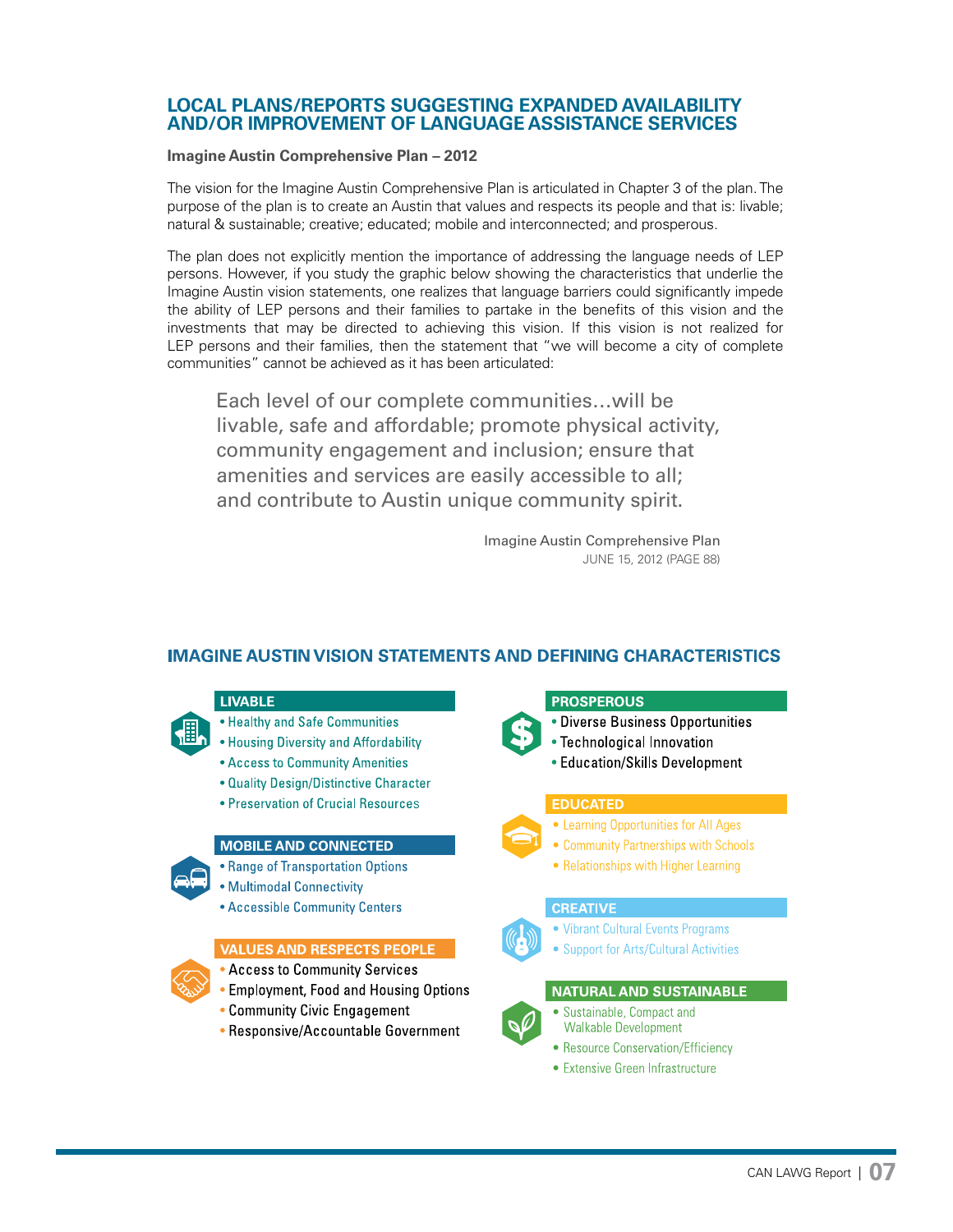#### **WELCOMING CITY INITIATIVE FINAL REPORT - 2015**

In this report, the issue of multi-lingual access is mentioned in just about every goal area. The following are two of the Top 10 priorities that were highlighted in the report that are relevant to this report:

- n Increase access to language-appropriate services including oral and written information;
- **-** Remove barriers or create new pathways for immigrants to access existing services. The following are a few themes that emerged through focus groups and stakeholder groups in the section on "Community Involvement & Community Engagement:"
	- Immigrants face difficulties getting involved;
	- Language is a barrier to immigrant involvement; and
	- Exclusion of immigrants from community engagement makes Austin less welcoming.
	-



#### **SMART CITY READINESS WORKSHOP REPORT – APRIL 2017**

The Public Engagement & Community Engagement breakout groups suggested the following modalities for presenting information and engaging community:

- **Example 3** Suggested technology modes for community engagement and information are kiosk and apps with kiosks being delivered in safe spaces in the community such as schools, libraries, cultural/community centers and places of worship.
- Modes of engagement and information should connect community members to emergency services, municipal services, social services and neighborhood/incident specific content.
- Modes of engagement and information should offer opportunity for participatory government
- (e.g., polls surveys, project/issue/plan specific input).
- Modes of engagement and information should cover multiple jurisdictions/geographies (city, county, state, schools, health. district, etc.)
- Modes of engagement and information should be multi-lingual in format.

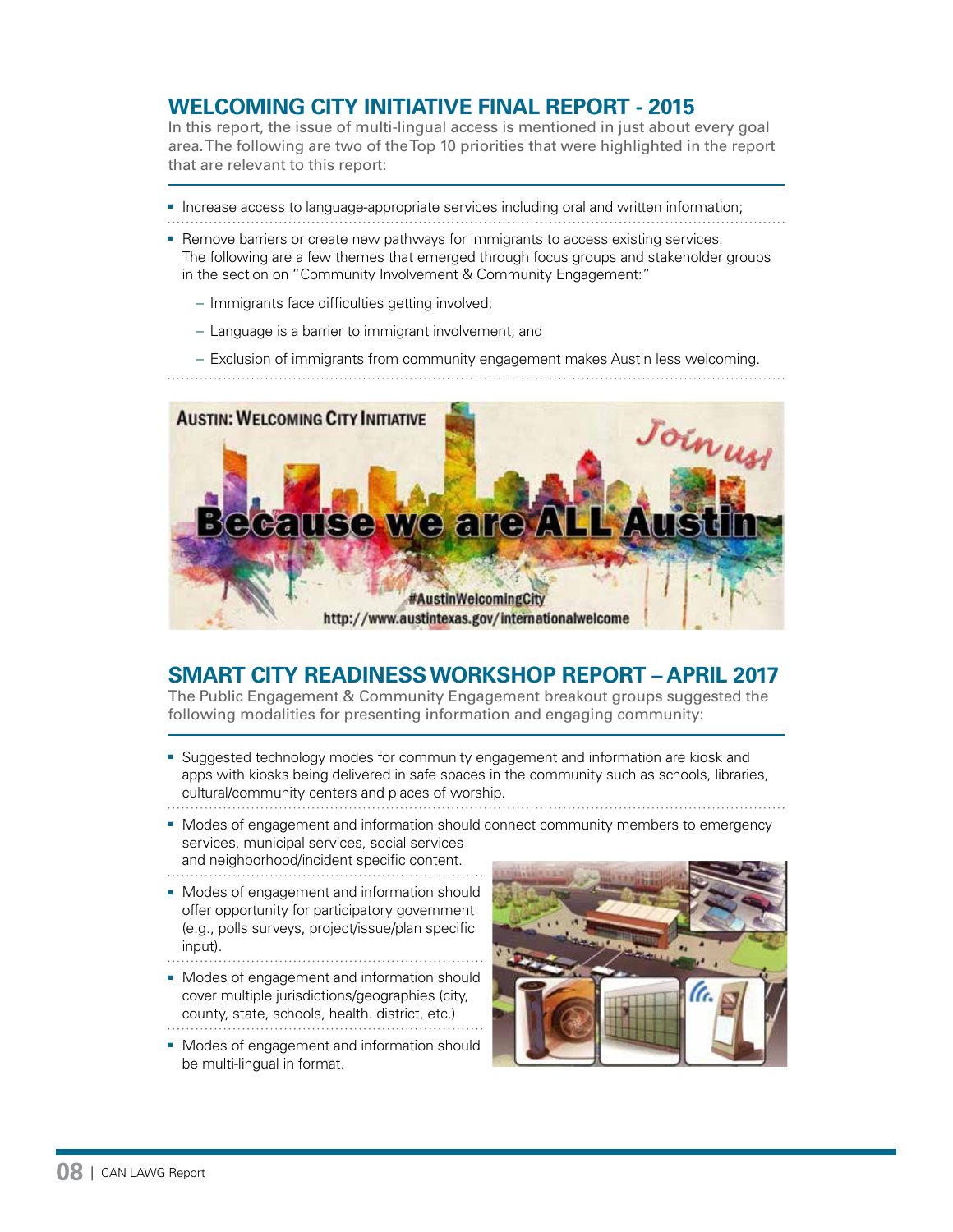## **CASE STUDY** CITY OF AUSTIN

Language Access Audit Report by the Office of the City Auditor for the City of Austin – 2016

In June of last year, the City Auditor published the results of an audit to assess: the management of language services; the effectiveness of existing language access policies, procedures and programs; and how Austin's efforts compare to those of peer cities. The audit report found that:

- while the City of Austin has made efforts to provide language assistance services to Austin residents, the City may not be meeting the needs of all residents; and
- most City departments that receive federal assistance have not completed a required language access assessment.

The audit report recommends that the City Manager or designee establish a stakeholder team to design a language access program that meets federal requirements and to designate a person or persons with authority to implement, monitor and periodically update the language access program.

#### **CITY OF AUSTIN RESPONSE:**

Following the Auditor's report, City Council passed Resolution 20161103-2016 related to the City's Language Access Program. The resolution directed the City Manager to ensure the following:



Building upon efforts already in place to improve the ability to provide access to City programs and information for residents with Limited English Proficiency (LEP), the Communications and Public Information Office (CPIO) partnered with other City departments, City leadership and community members to identify areas for improved service delivery.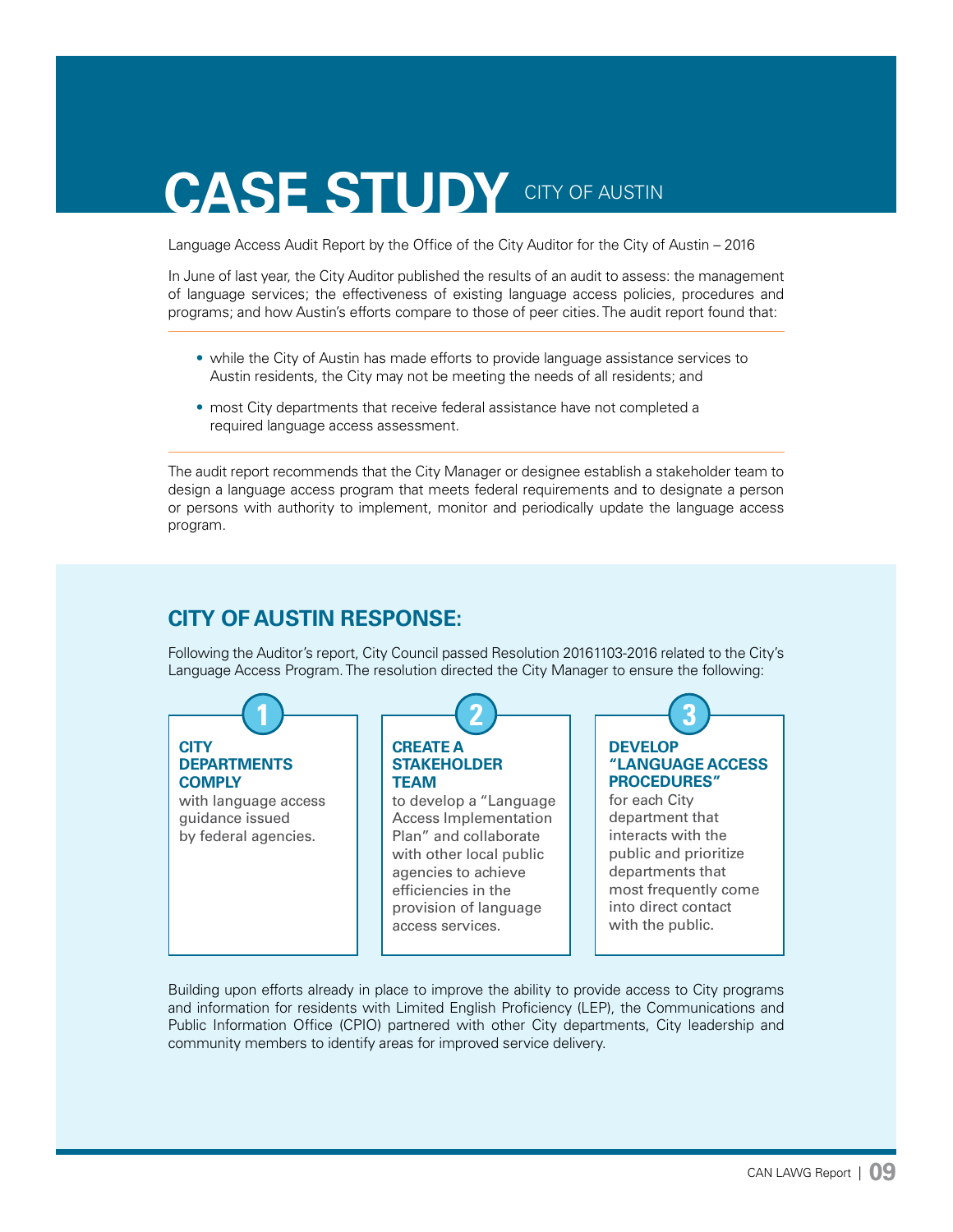## CASE STUDY CITY OF AUSTIN (continued)

**To develop a sustainable, citywide framework for language access, the City began several activities:**

#### **LANGUAGE ACCESS PLANS AND GUIDANCE**

Provided training, guidance documents and a language access plan template to all city departments. The plans will provide an organization-wide needs assessment of language access activities. They will also identify service gaps define resource needs, and set implementation milestones.

#### **SERVICE CONTRACTS AND TRAINING**

Staff evaluated existing service contracts across the organization and started the process to create citywide resources for translation and interpretation. The process incorporates best practices for translation procurement, including localization of language translations. The goal is to qualify multiple vendors across multiple languages for departments in need of translation.

In addition to contracts, the City partnered with the Multicultural Refugee Coalition (MRC) to provide a community interpreter training for bilingual City staff. The training program, Shared Voices, provided practical guidance on the kind of day-to-day interpretation services bilingual employees provide to the Limited English Proficient (LEP) community.

#### **LANGUAGE IDENTIFICATION SYSTEM**

In collaboration with the Community Advancement Network (CAN) language access working group partners, the City is creating a language identification system to create consistency in language access services throughout Austin. The system will include language identification placards that are customized for languages spoken in Austin and placed in areas where public contact/interaction is common. The tool is intended to provide a resource for interactions between people who don't speak the same language.

In addition to the language identification card, staff will develop an individual card, commonly referred to as an "iSpeak card," that LEP persons can carry to assist in obtaining language access through over-the-phone interpreting at points of contact with City departments. Staff will establish process and best practices that will be incorporated into training for City staff and shared with other community agencies.

#### **STAFFING AND TRANSLATIONS**

The City hired a Language Access Coordinator to consult with departments on language access procedures and plans, coordinate activities and identify critical documents in need of translation.

**These activities, coupled with research and community needs will allow the City to continue work to establish policies to guide the Language Access Program.**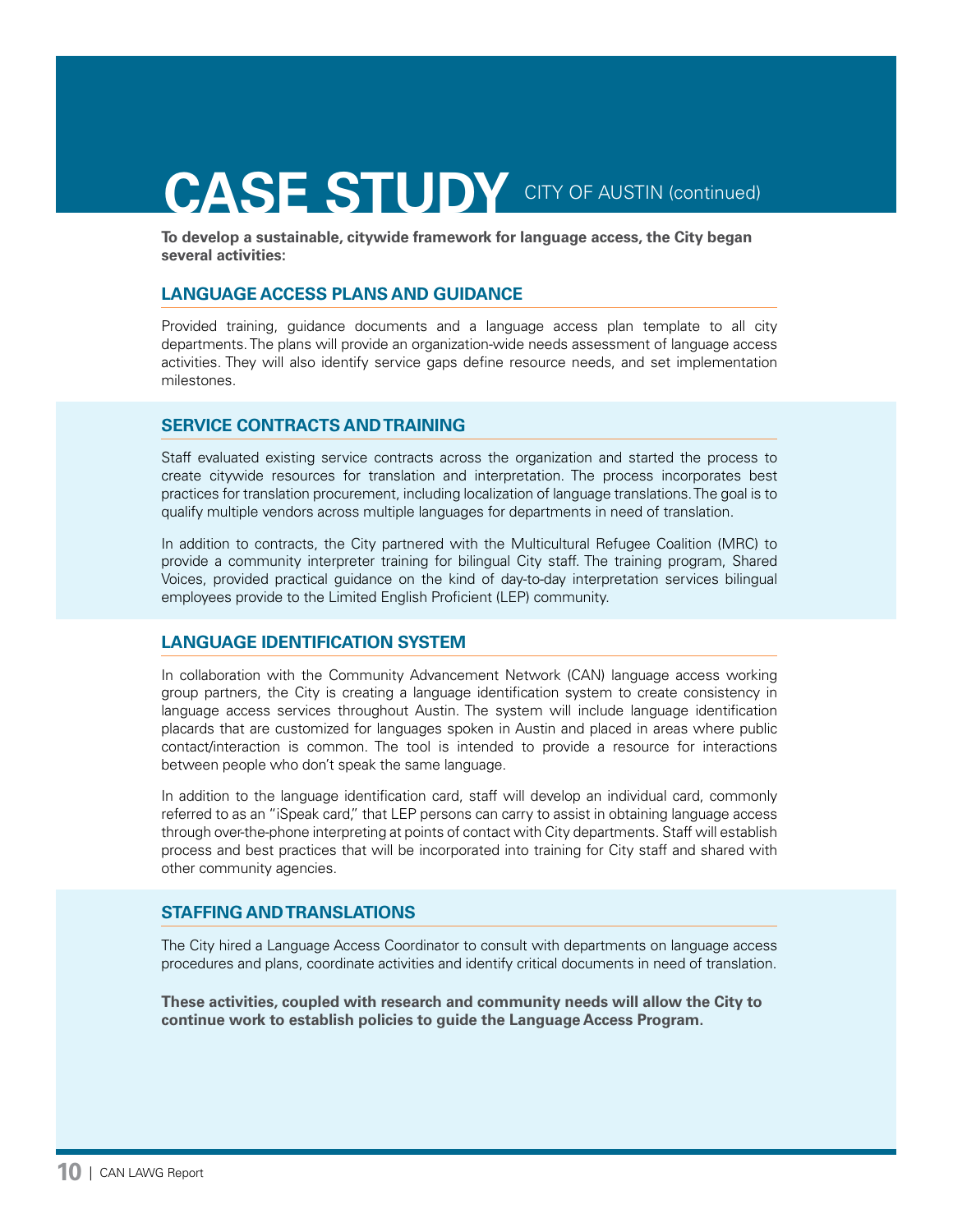#### **AUSTIN ISD TASK FORCE ON EDUCATION & THE QUALITY OF LIFE FOR HISPANIC STUDENTS - 2006**

**This AISD Task Force offered the following goals, objectives & strategies**

#### **GOAL 1**

Improve the quality of education for Hispanic students through building greater understanding of and positive attitudes toward their needs.

#### **Objective 1.1**

*Better connect and communicate with Hispanic parents and the Hispanic community.*

#### **Strategies**

Provide more AISD and City of Austin translation services and information available in Spanish to parents and community members at points of service and on websites.

Fund full-time bilingual parent liaisons at every campus trained in community relations and advocacy for parent and student rights, and hold them accountable for success in bringing parents into schools.

#### **GOAL 2**

Improve the quality of education for Hispanic students through ensuring access to a strong foundation for teaching and learning.

#### **Objective 2.2**

*Improve programs to bring English Language Learners to proficiency in both English and Spanish.*

#### **Strategies**

Increase the number and retention of certified bilingual education teachers and eliminate the use of non-certified bilingual education teachers in that program.

Realign the bilingual education program to maintain instruction in both English and Spanish through completion of elementary school.

Allocate greater resources to the English as a Second Language (ESL) program by replicating successful services such as the International Welcome Center and International High School in more locations throughout the district.

Expand the ESL program through providing peer mentoring and tutoring services.

Create opportunities for English learners and Spanish learners to learn together.

Explore dual language programs and consider pilots.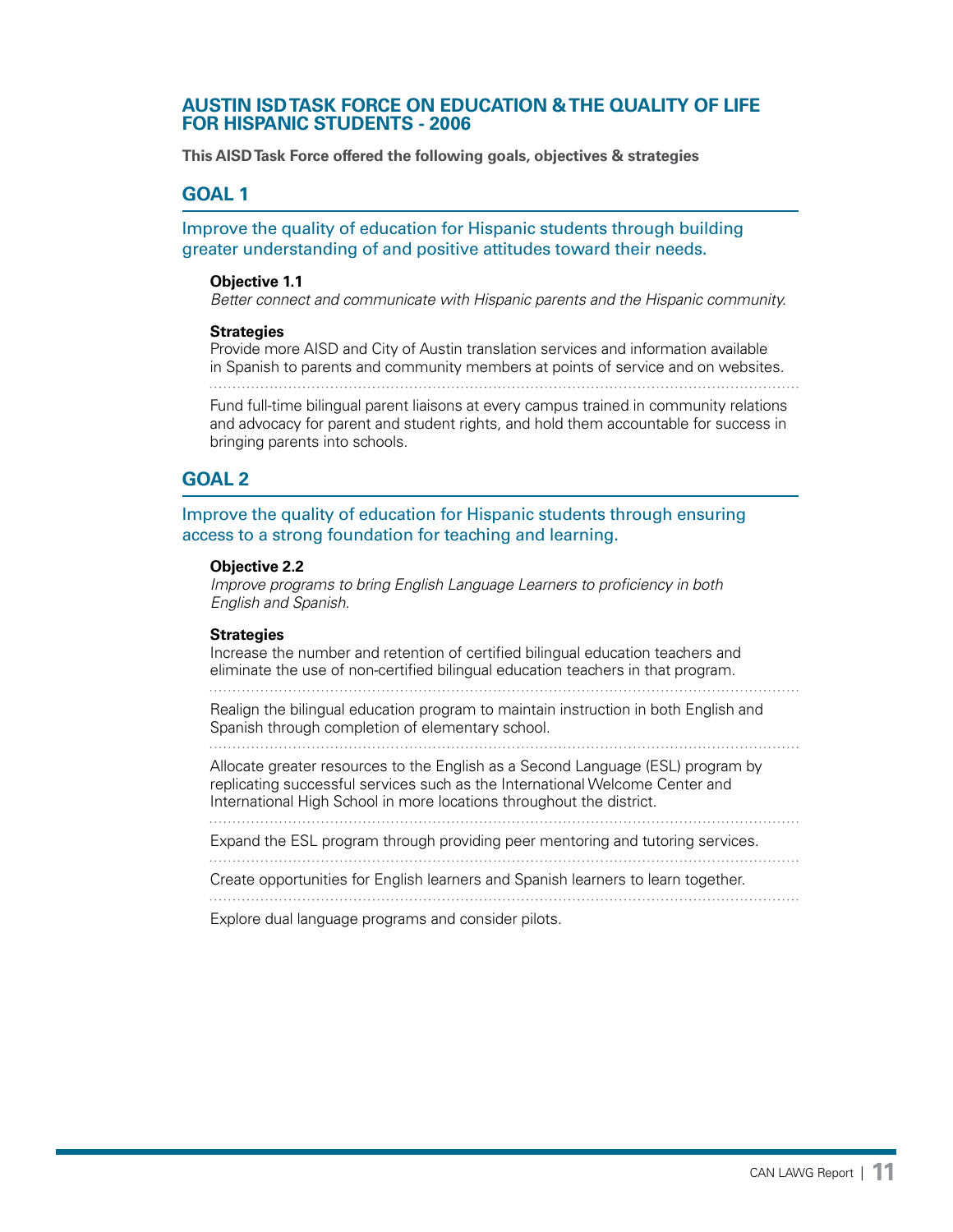#### **CAN COMMUNITY COUNCIL REPORT ON BUILDING A PERSON-CENTERED COMMUNITY –2017**

Since 2014, the Community Advancement Network's Community Council has been studying the salient elements and key aspects of Person-Centered Care, the principles underlying it, and the practices that define it in the Austin community. The ultimate aim is to shine a light on personcentered service delivery and create an actionable framework that defines and give structure to person-centered concepts. The CAN Community Council hopes that this framework will inform CAN partner and the community as a whole on how best to adopt the principles and practices that will advance Austin's desire to be a Person-Centered Community. The following eight principles were the product of those deliberations with one of the priorities specifically calling attention to the importance of language access:

#### **BUILDING A PERSON-CENTERED COMMUNITY FRAMEWORK CAN Community Council**

**WE PRIORITIZE**  the safety and well-being of all children. **WE PROVIDE WE CONSIDER** of programs and services. **WE HELP**  people find their voice so that they can advocate for themselves, their families and their community. **WE BASE**  services on the needs, resources, lives and schedules of the individuals and families we serve **WE LISTEN** to our employees and the individuals and families we serve, and we give meaningful

## **12** | CAN LAWG Report

#### **WE BUILD**  on a person's strengths,

resourcefulness and capabilities and ensure that they are in the driver's seat of determining what services or assistance they receive.

 the impact that language and culture have on the effectiveness

a safe, welcoming and supportive environment for employees and the individuals and families we serve.

#### **WE STRIVE**

to identify and eliminate existing inequities, especially by race, ethnicity, and income.

### consideration to their input.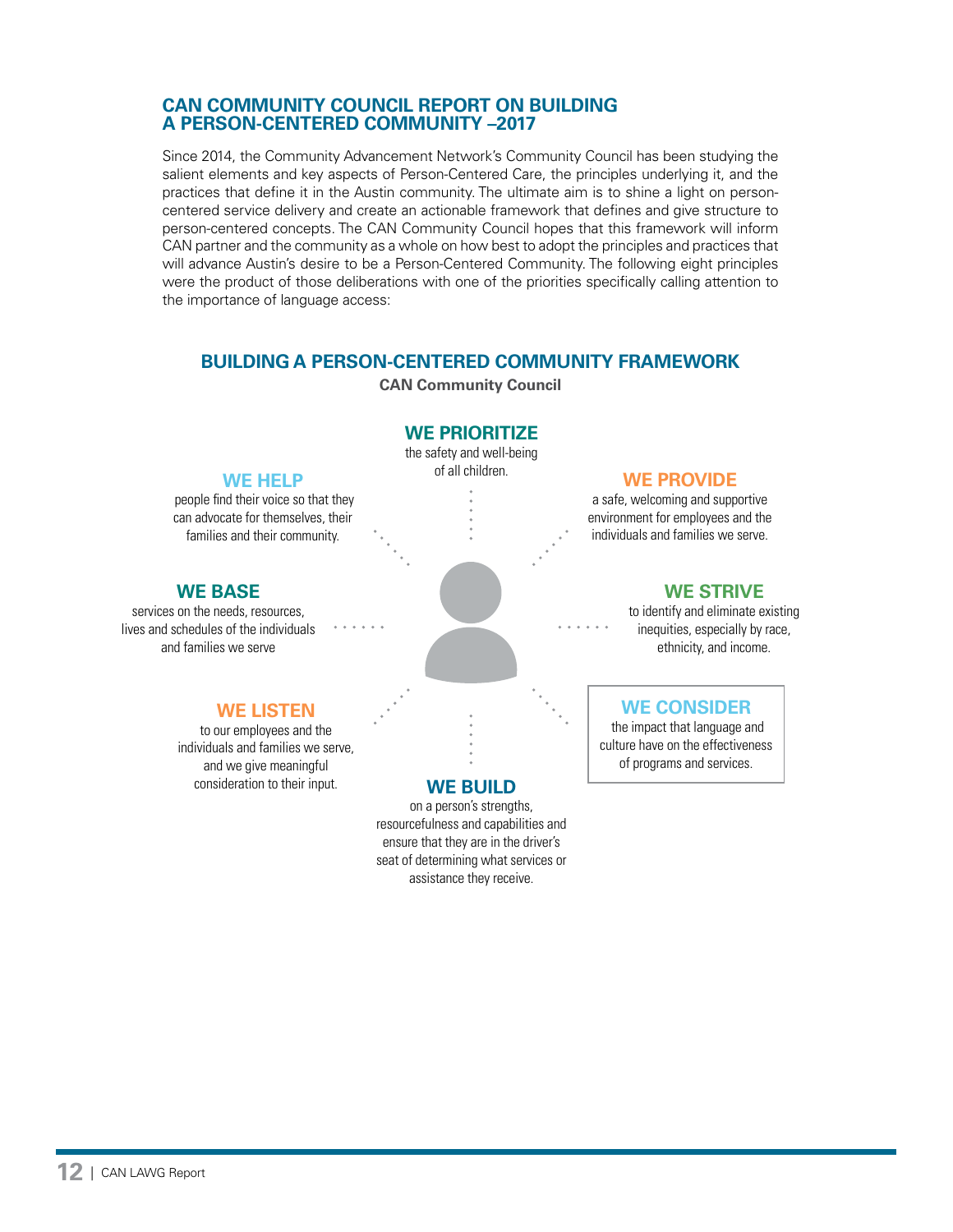#### **THE IMPACT OF FAILING TO PROVIDE MEANINGFUL LANGUAGE SERVICES**

A 2005 research report from the U.S. Department of Health & Human Services Office of Minority Health identified the following concerns with regard to language access: access to care; quality of care; patient satisfaction; and resource utilization. Without effective language assistance, patients may choose to go to fewer doctor visits, particularly for preventive care. An inability of clinical staff to effectively communicate with patients can lead to wrong diagnosis or prescriptions. If adequate language services are not provided, patients may leave the emergency room or hospital not understanding their treatments plans. Patients with chronic diseases, like Diabetes, may struggle more with management of their conditions due to lack of understanding of prescription drug use and appropriate self-monitoring procedures. Dissatisfaction with services in these healthcare settings may discourage patients from seeking out services.

Source: A Patient-Centered Guide to Implementing Language Access Services in Healthcare Organizations (2005), U.S. Department of Health and Human Services, Office of Minority Health

A recent guidance document from the U.S. Department of Justice provides guidance to state courts on the importance of language assistance services. Practices that deny LEP persons meaningful access to the courts can undermine the public trust that laws are fairly and equitably applied. The guidance outlines many important principals:

Language services should not be restricted based on types of proceedings: civil or criminal;

Court proceedings are not the only court services for which language assistance should be provided. If staff outside the courtroom are not able to effectively communicate with LEP persons, then LEP persons may not be able to understand court processes, complete paperwork, respond to inquiries, etc.

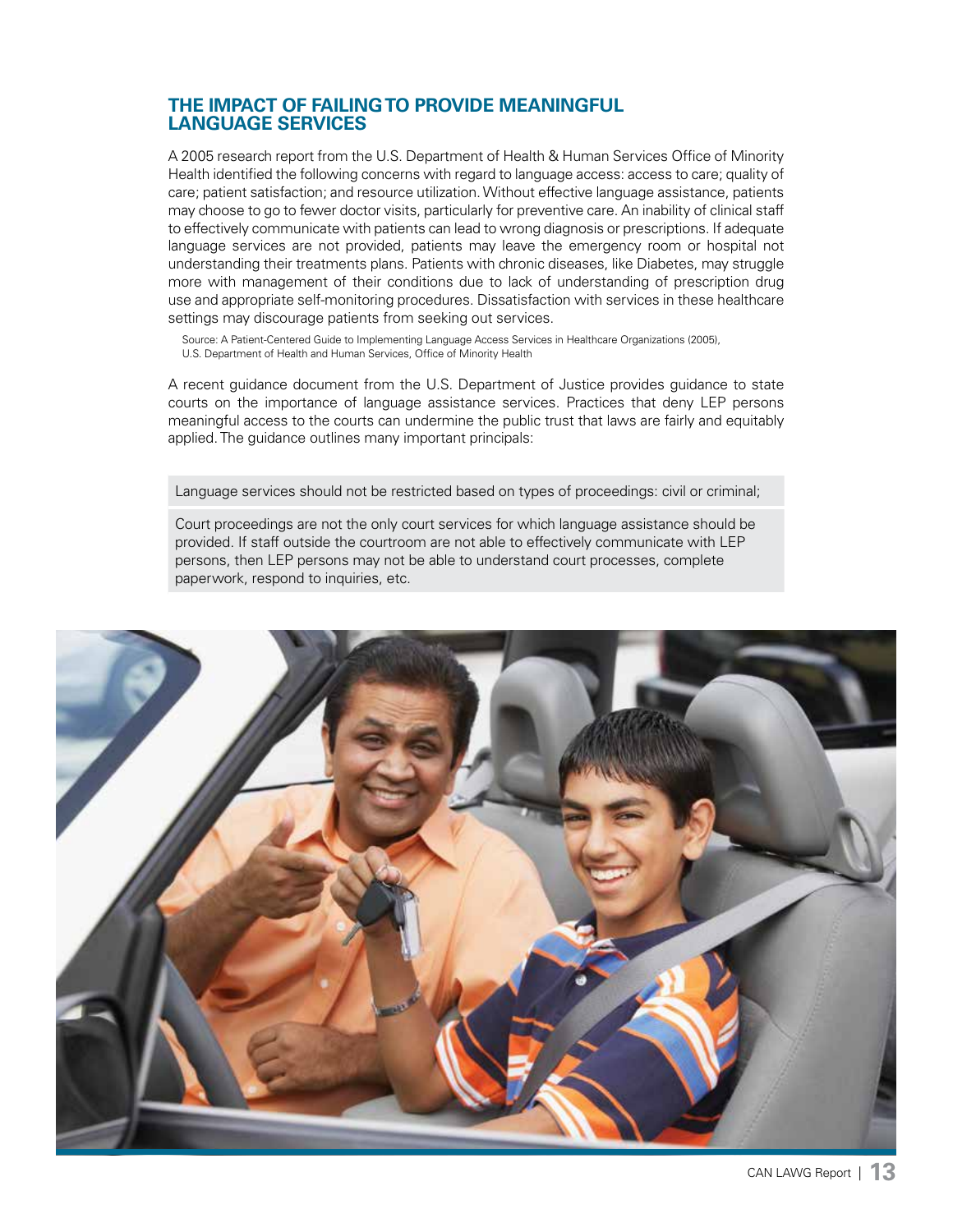Actual court proceedings should also address language needs of witnesses to avoid miscarriage of justice or putting a community member at risk of harm.

Language assistance should be provided at no cost to ensure that language assistance is available regardless of income status;

Interpreters should have proper qualifications and training.

Source: Language Access in State Courts (2016), U.S. Department of Justice

In 2015, the U.S. Department of Education and the U.S. Department of Justice issued joint guidance on legal obligations of state education agencies and local school districts to facilitate compliance with civil rights laws so that all students have equal access to a high quality education and an opportunity to achieve their full academic potential. Legal obligations discussed are not only for English Language Learners but also the parents/guardians of students who may, themselves, be Limited English Proficient. The following are the types of issues for which the Department of Justice may pursue legal action if challenges or barriers are found to exist:

Identify and assess ELL students in need of language assistance in a timely, valid, and reliable manner;

Provide ELL students with a language assistance program that is educationally sound and proven successful;

Sufficiently staff and support the language assistance programs for ELL students;

Ensure ELL students have equal opportunities to meaningfully participate in all curricular and extracurricular activities, including the core curriculum, graduation requirements, specialized and advanced courses and programs, sports, and clubs;

Avoid unnecessary segregation of ELL students;

Ensure that ELL students with disabilities under the Individuals with Disabilities Education Act (IDEA) or Section 504 are evaluated in a timely and appropriate manner for special education and disability-related services and that their language needs are considered in evaluations and delivery of services;

Meet the needs of ELL students who opt out of language assistance programs;

Monitor and evaluate ELL students in language assistance programs to ensure their progress with respect to acquiring English proficiency and grade level core content, exit ELL students from language assistance programs when they are proficient in English, and monitor exited students to ensure they were not prematurely exited and that any academic deficits incurred in the language assistance program have been remedied;

Evaluate the effectiveness of a school district's language assistance program(s) to ensure that ELL students in each program acquire English proficiency and that each program was reasonably calculated to allow ELL students to attain parity of participation in the standard instructional program within a reasonable period of time;

Ensure meaningful communication with LEP parents.

Source: Department of Education and Department of Justice Issue Joint Guidance on the Obligations of State Educational Agencies and School Districts to Serve English Language Learners, Pursuant to Title VI and the Equal Educational Opportunities Act (2015)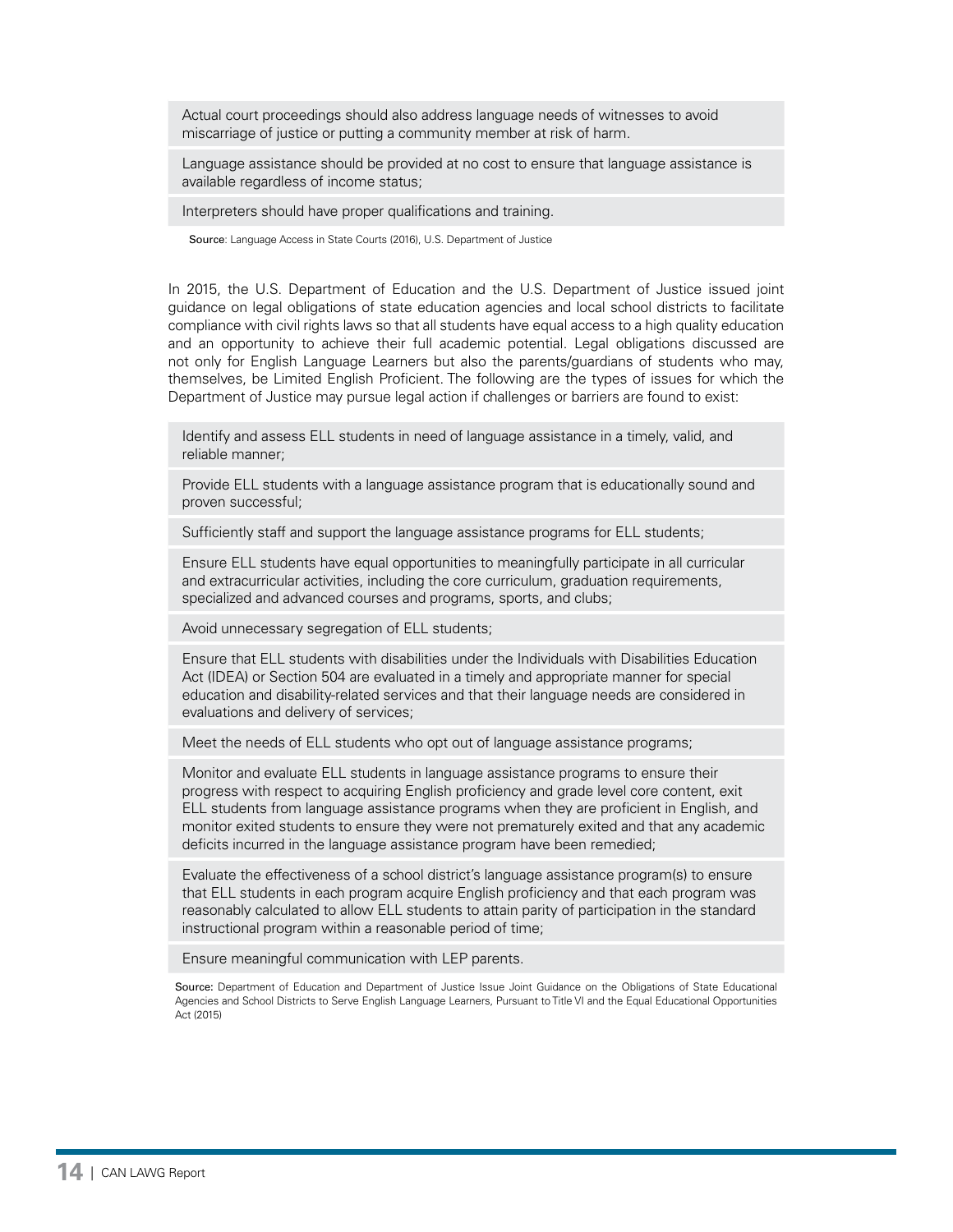# SECTION 1 SOURCES & RESOURCE MATERIAL

Executive Order 13166 - Improving Access to Services for Persons with Limited English Proficiency (August 11, 2000):

#### https://www.gpo.gov/fdsys/pkg/FR-2000-08- 16/pdf/00-20938.pdf

Final Guidance to Federal Financial Assistance

Recipients Regarding Title VI Prohibition Against National Origin Discrimination Affecting Limited English Proficient Persons," 72 F.R. 2732 (Jan. 22, 2007):

https://www.gpo.gov/fdsys/pkg/FR-2007-01-22/ pdf/07-217.pdf

Commonly Asked Questions and Answers Regarding Executive Order 13166 (2011): https://www.lep.gov/faqs/042511\_Q&A\_ EO\_13166.pdf

Common Language Access Questions, Technical

Assistance, and Guidance for Federally Conducted and Federally Assisted Programs (2011):

https://www.lep.gov/resources/081511\_ Language\_Access\_CAQ\_TA\_Guidance.pdf 

Title VI Protection for LEP Individuals:

https://www.lep.gov/fags/042511\_Q&A TitleVI\_and\_Regulations.pdf

CAN Language Proficiency PowerPoint Presentation (updated annually)

A Patient-Centered Guide to Implementing Language Access Services in Healthcare Organizations (2005):

https://minorityhealth.hhs.gov/assets/pdf/ checked/hc-lsig.pdf

Language Access Guidance Letter to State Courts from Assistant Attorney General Thomas E. Perez (2010):

https://www.lep.gov/final\_courts\_ltr\_081610. pdf 

Department of Education and Department of Justice Issue Joint Guidance on the Obligations of State Educational Agencies and School Districts to Serve English Language Learners, Pursuant to Title VI and the Equal Educational Opportunities Act (2015):

https://www.justice.gov/sites/default/files/crt/ legacy/2015/01/07/eldcleng.pdf

#### Language Access in State Courts (2016): https://www.justice.gov/crt/file/892036/

download

Language, Culture, And Medical Tragedy: The Case Of Willie Ramirez, Health Affairs Blog, November 19, 2008:

http://healthaffairs.org/blog/2008/11/19/ language-culture-and-medical-tragedy-thecase-of-willie-ramirez/

Language Access Audit Report – June 2016, Office of the City Auditor, City of Austin:

http://www.austintexas.gov/sites/default/ files/files/Auditor/Audit\_Reports/AU16105\_\_

June\_2016\_.pdf 

Imagine Austin Comprehensive Plan – June 2012, City of Austin:

ftp://ftp.ci.austin.tx.us/npzd/IACP\_ amended2016\_web\_sm.pdf

Information Sheet: Language Access and the Law, Title VI of the Civil Rights Act - January 2008, The Joint Commission

http://www.jointcommission.org/assets/1/6/ Lang%20Access%20and%20Law%20Jan%20 2008%20(17).pdf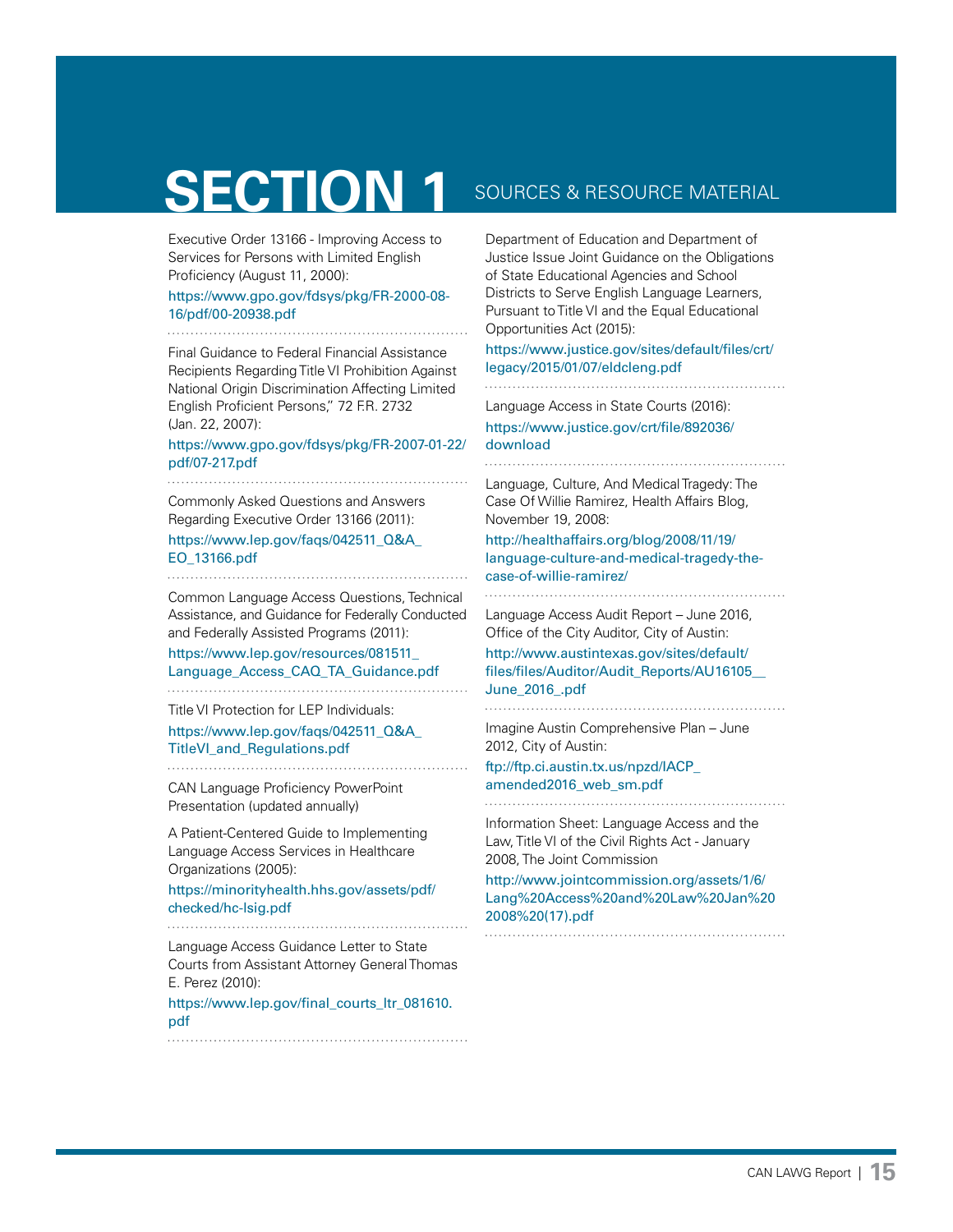## **SECTION 2** LANGUAGE ACCESS WORK GROUP RECOMMENDATIONS

### **STRATEGY 1**

#### **Strength Language Access Policies and Plans**

On February 17, 2011, Attorney General Eric Holder authored a Memorandum to Heads of Federal Agencies regarding the Federal government's renewed commitment to language access obligations under Executive Order 13166. This Memorandum outlined specific actions to be taken by each Federal agency to: develop and implement a system by which each agency will ensure meaningful access for LEP persons; and to provide guidance to recipients of Federal financial assistance about the requirement for them to comply with Federal laws and policies prohibiting discrimination on the basis of race, color or national origin (including language) and obtain assurance from recipients that they will take the necessary steps to comply with these regulations.

An assessment and planning tool was published by DOJ in May 2011 to assist Federal agencies and recipients of Federal financial assistance in conducting language access self-assessments and developing language access policies, implementation plans and procedures. The selfassessment process allows Federal agencies and recipients of Federal financial assistance: to better understand the needs of and engage with LEP communities; design language services to best meet the language needs of these communities; develop effective policies and procedures to guide agency staff; and institute monitoring and evaluation measures that can be used as a basis for continually improving the language assistance services.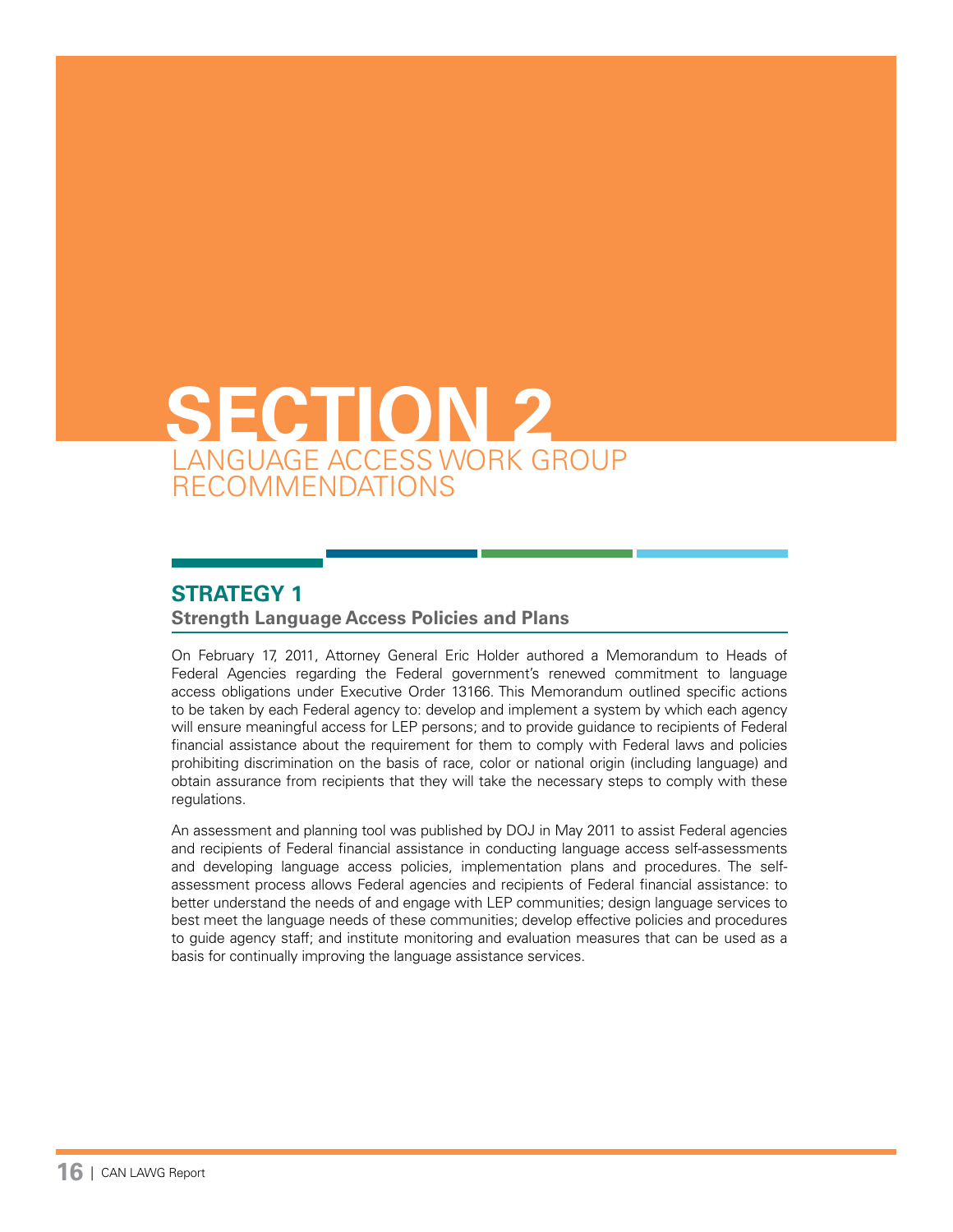#### **STRATEGY 1** *(CONTINUED)*

**Strength Language Access Policies and Plans** 

### RECOMMENDATIONS:<br>11 Adopt a language access

- **1.1** Adopt a language access plan that is consistent with the DOJ's Language Access Assessment and Planning Tool for Federally Funded and Federally Assisted Programs (May 2011) that suggests the following framework to assess the effectiveness of an agency's language access programs:
	- **EXECUTE:** Identify and assess LEP communities
	- **-** Understand how LEP individuals Interact with your agency
	- $\blacksquare$  Train staff
	- Provide notice of language access services
	- Provide language assistance services
	- Monitor, evaluate and update

**1.2** Obtain input from program/agency staff serving LEP persons, especially staff that are given stipends to serve as interpreters for LEP persons (and are not certified interpreters), in identifying language access needs and developing a language access plan. . . . . . . . . . . . . . . . . . .

- **1.3** Obtain input from LEP persons served by the program/agency in identifying language access needs and developing a language access plan. . . . . . . . . . . . . . .
- **1.4** Obtain quantitative and qualitative data on LEP program access and outcomes by agency and/or program.
- **1.5** For agencies/providers with multiple programs serving a large number or percentage of LEP persons, conduct a language needs assessment on a program-specific or department-specific basis.

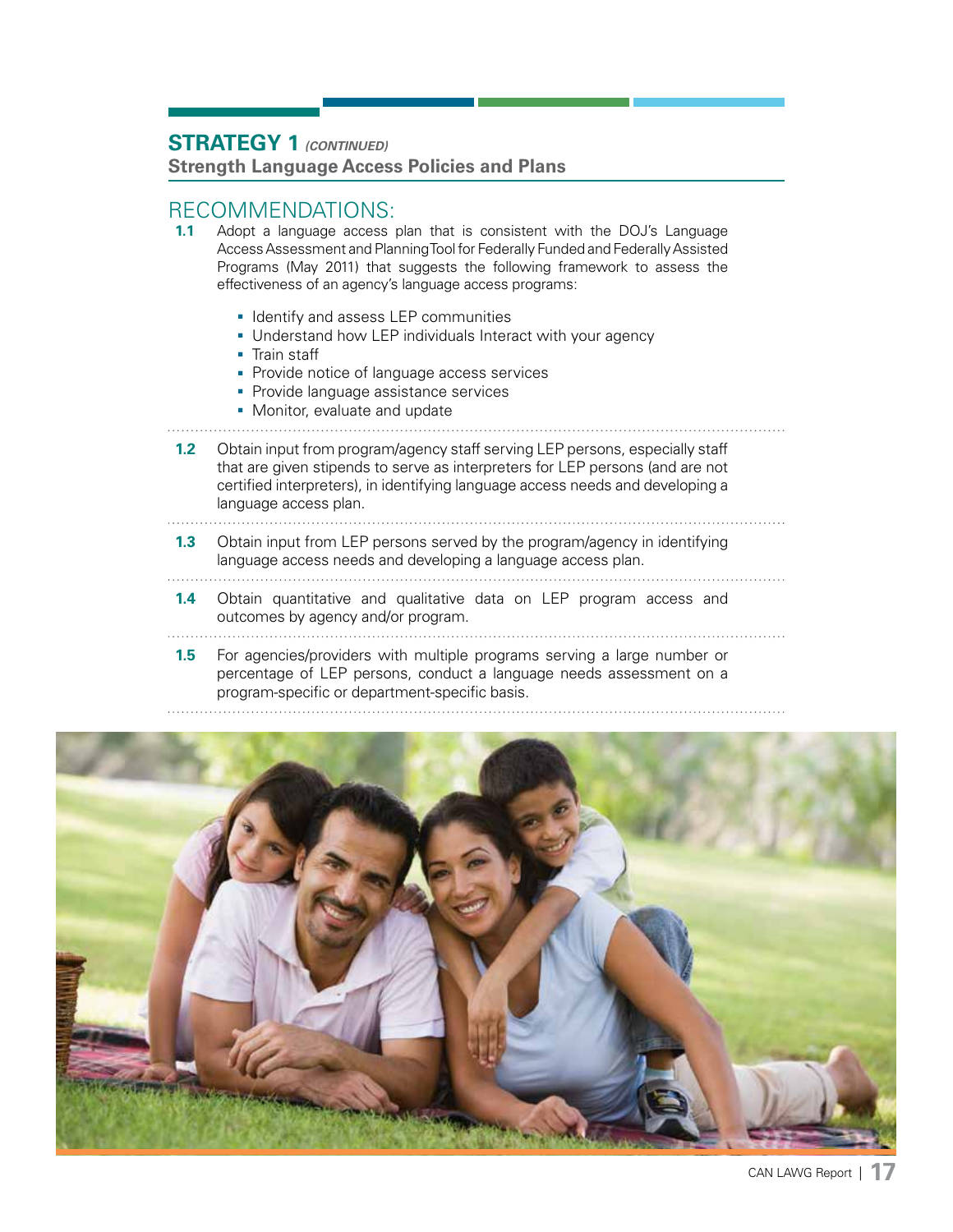#### **STRATEGY 2**

#### **Improve Coordination and Alignment of Language Services**

Develop coordinated campaigns to raise awareness of rights and responsibilities regarding language services and to more effectively link LEP persons with services.

| 2.1              | Establish a uniform language identification system for the Austin area (e.g.,<br>an "iSpeak" system or similar system)                                                                                                                                                                                                                                                                                                               |
|------------------|--------------------------------------------------------------------------------------------------------------------------------------------------------------------------------------------------------------------------------------------------------------------------------------------------------------------------------------------------------------------------------------------------------------------------------------|
| 2.2 <sub>2</sub> | Develop integrated online, mobile and site based (i.e., kiosks, tablets, etc.)<br>technology tools that are multi-lingual in design and help connect LEP persons<br>to services in a manner that is language appropriate.                                                                                                                                                                                                            |
| 2.3              | Ensure that technology solutions developed per recommendation 2.2 are<br>accessible for persons with disabilities.                                                                                                                                                                                                                                                                                                                   |
| 2.4              | To make technology tools outlined in recommendation 2.2, each entity<br>wanting to be included in a "technology hub" must create a web page<br>describing procedures for obtaining interpretation services and requesting<br>document translations and must develop and make publicly available an<br>"Obtaining Language Assistance from (My Agency)" form, a copy of which<br>will be included in the CAN Language Access Toolkit. |
| 2.5              | Develop uniform branding for materials and signage used to advertise the<br>availability of language services.                                                                                                                                                                                                                                                                                                                       |
| 2.6              | Develop a "know-your-rights" one-page information sheet that may be widely<br>distributed by service providers in the Austin area.                                                                                                                                                                                                                                                                                                   |
| 2.7              | Establish the CAN Language Access Implementation Team for the purpose<br>of advising and assisting CAN with on-going revisions to the CAN Language<br>Access Toolkit and development of language access resources for the Austin<br>Area, including resources referenced in this report and others as needed to<br>more effectively address language needs.                                                                          |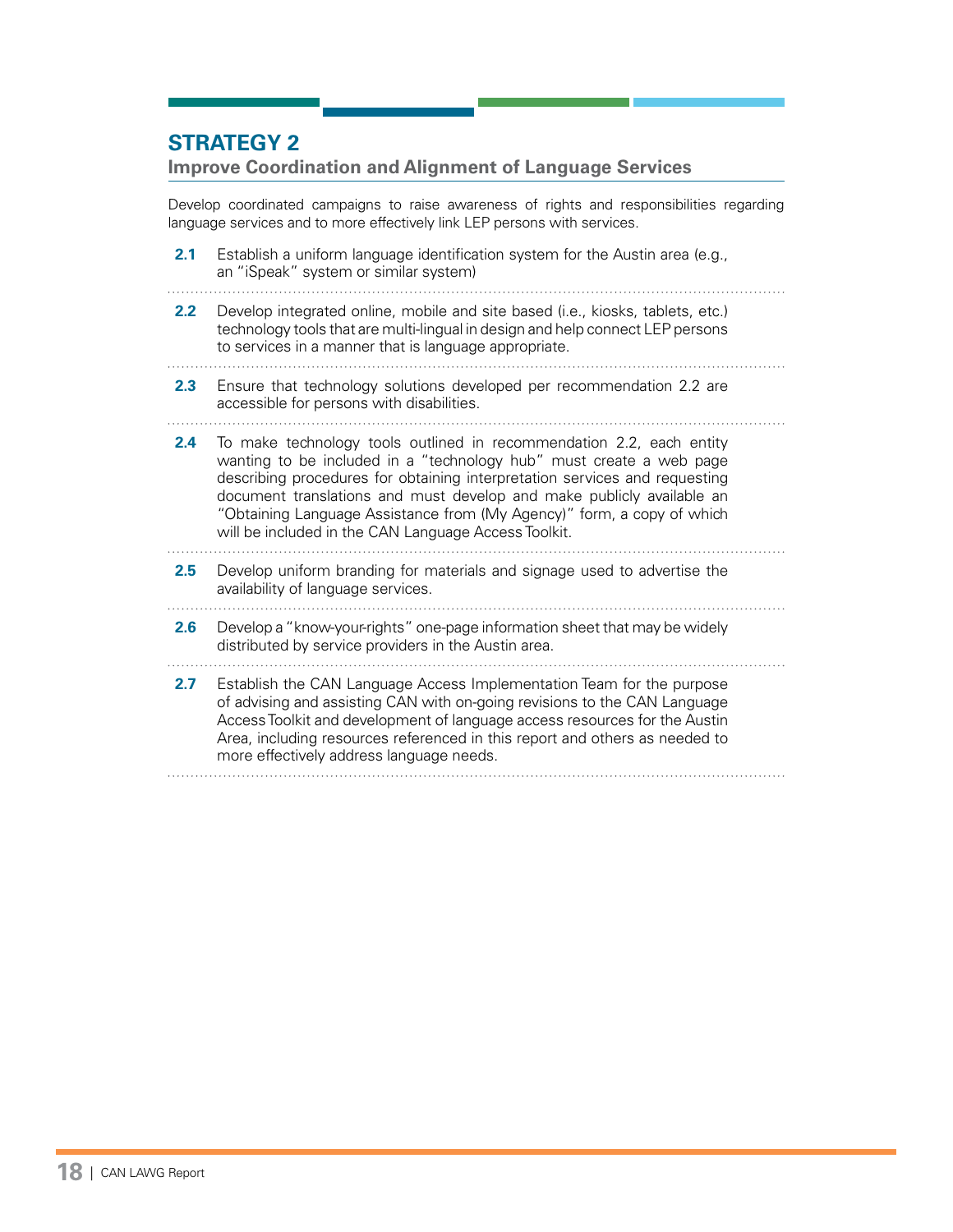#### **STRATEGY 3**

#### **Establish Clear Standards, Procedures & Protocols to Ensure Effective Delivery of Language Services**

Ensure that staff at all levels are aware of the rights of LEP persons regarding language access and the program/agency protocols for serving the language needs of LEP persons.

**3.1** Develop training programs for staff so that staff clearly understand agency/ program requirements for language access.

- **3.1.1** Develop an "Obtaining Language Assistance from (My Agency)" form to assist with communication of procedures with LEP persons.
- **3.1.2** Ensure department heads and all supervisors within their departments are familiar with the "Know Your Rights" information sheet (referenced in Recommendation 2.6) and "Obtaining Language Assistance from (My Agency)" form and can adequately respond to requests, inquiries and complaints relating to language access.
- **3.1.3** Ensure front-line personnel are familiar with the "know your rights" one-page information sheet (referenced in Recommendation 2.6), are familiar with the "Obtaining Language Assistance from (My Agency)" form, the step-by-step protocols for obtaining interpretation services, the availability of agency/program documents in languages other than English, and the protocols for requesting document translations if needed.
- **3.1.4** Develop a training program for staff that are paid to serve as interpreters for LEP persons (but are not certified interpreters) and require that said staff attend this training (or continuing education) at least once per year.
- **3.1.5** Use "Standards for Interpretation of Health Services" by National Council on interpreting in Health Care and "Standards for Interpretation in Court Proceedings" by National Association of Judiciary Interpreters and Translators as a basis for the development of the program referenced in Recommendation 3.1.4.

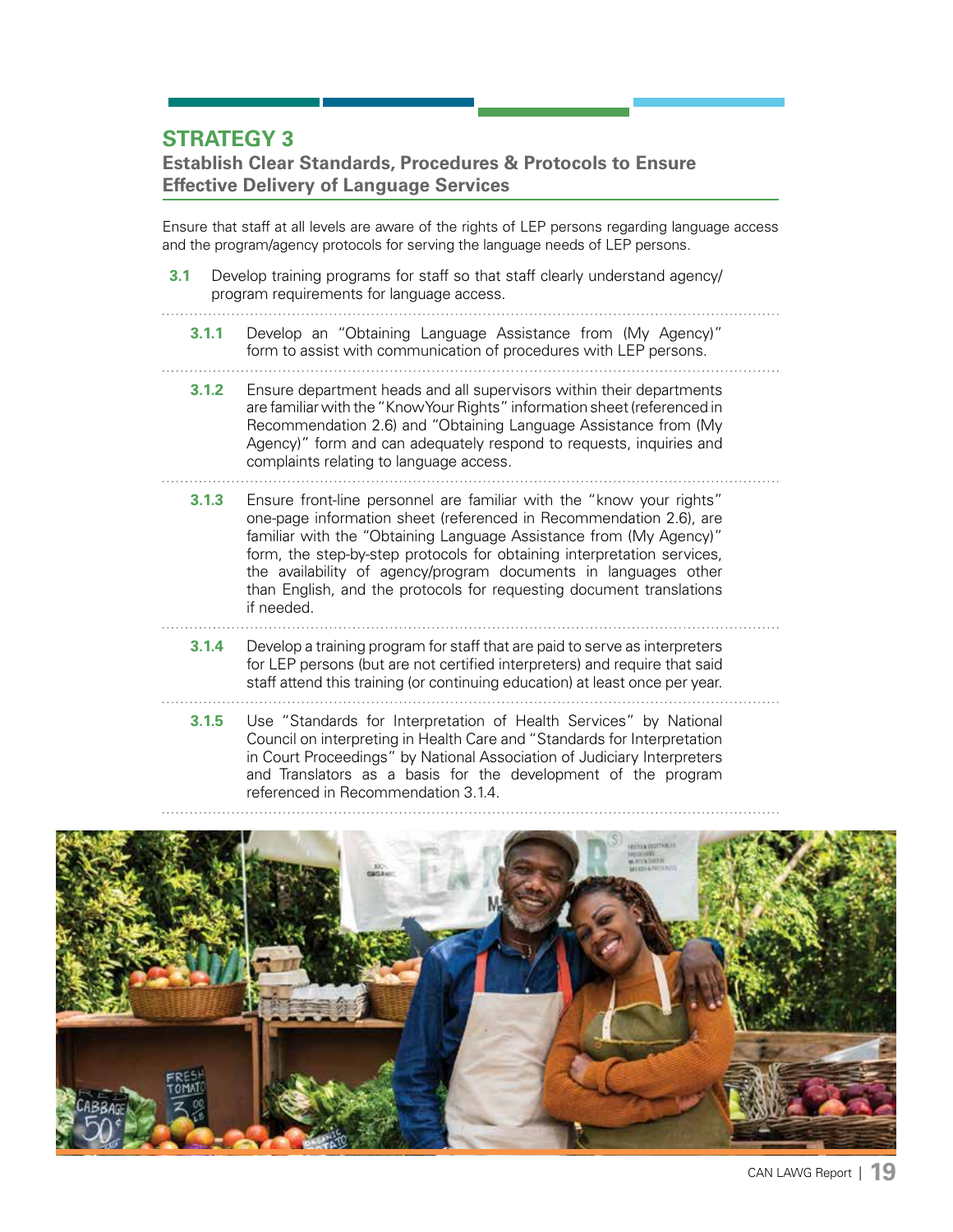#### **STRATEGY 3** *(CONTINUED)*

#### **Establish Clear Standards, Procedures & Protocols to Ensure Effective Delivery of Language Services**

| 3.1.6            | If staff that are paid a stipend to serve as interpreters for LEP persons<br>(but are not certified interpreters), ensure that said staff are required to<br>attend annual trainings on "Standards for Interpretation" (referenced in<br>Recommendation 3.1.5)                                                                         |
|------------------|----------------------------------------------------------------------------------------------------------------------------------------------------------------------------------------------------------------------------------------------------------------------------------------------------------------------------------------|
| $3.2^{\circ}$    | Develop adequate administration procedures and systems for linking LEP<br>persons with language services.                                                                                                                                                                                                                              |
| 3.2.1            | Develop a detailed protocol for scheduling appointments via a phone<br>call and an in-person visit that includes procedures for obtaining<br>interpretation for the phone call or in-person visit as well as procedures<br>for scheduling interpretation for the appointment that is set during that<br>phone call or in-person visit. |
| 3.2.2            | Develop procedures for documenting all phone calls, in-person<br>visits and appointments requiring interpretation services and develop a<br>system that ensures that LEP persons do not have to make multiple<br>requests for interpretation services.                                                                                 |
| 3.2.3            | Develop a system for documenting the outcomes of all appointments<br>that require the use of interpretation services that allows outcomes for<br>LEP and non-LEP individuals to be compared.                                                                                                                                           |
| 3.3 <sub>2</sub> | Develop language to include in contracts with vendors providing direct<br>services to community members so that vendors provide language access<br>services that meet the standards of contracting agencies.                                                                                                                           |

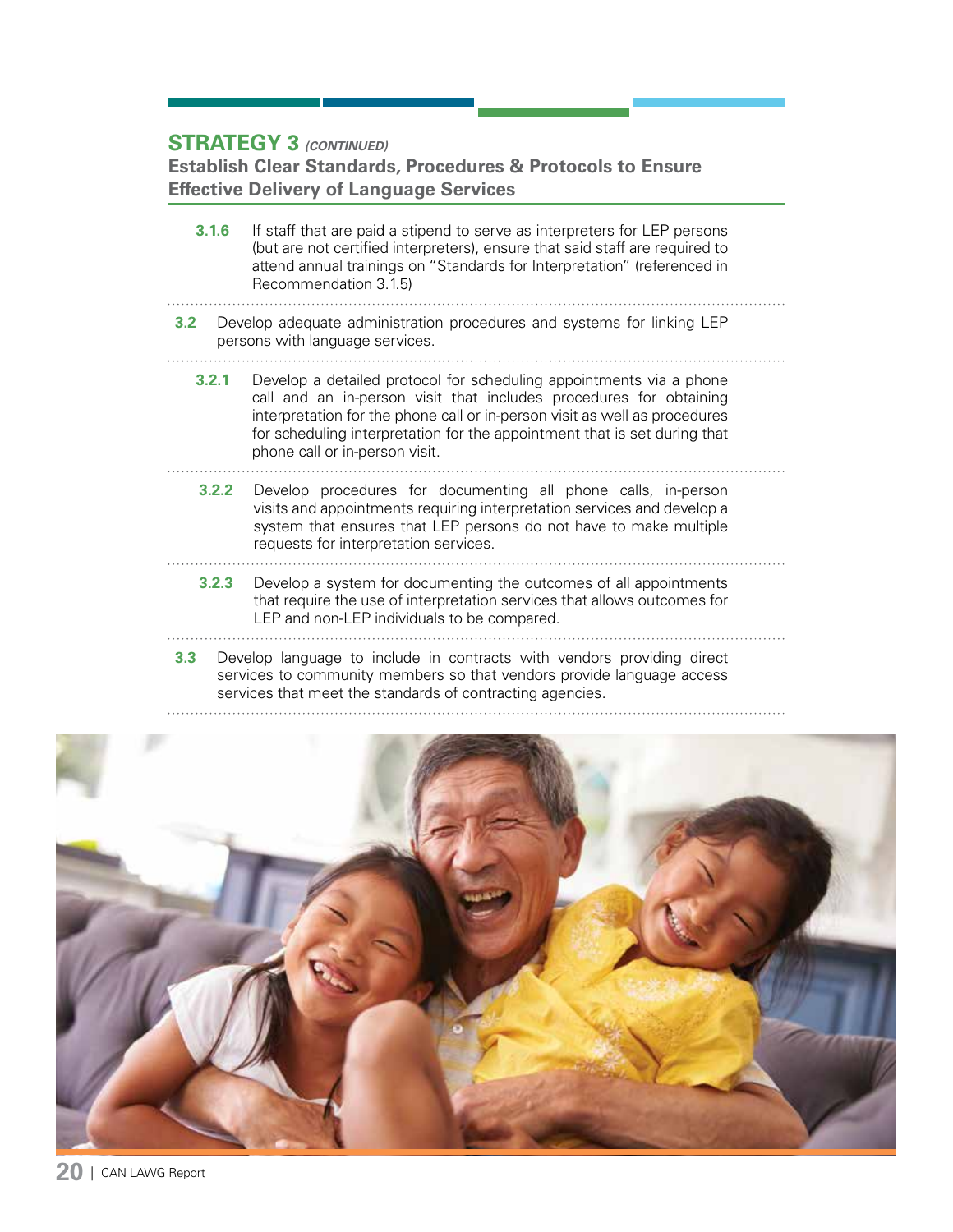#### **STRATEGY 4**

**Expand Language Access Through Engagement, Education and Training**

Engage Limited English Proficient (LEP) communities in better documenting economic and social needs and provide supports to LEP persons that expand economic opportunity and promote self-sufficiency.

| 4.1 |       | Notify the public, through mechanisms that will reach LEP communities, of<br>the services it provides and of the LEP policies that are in place.                                                                                  |
|-----|-------|-----------------------------------------------------------------------------------------------------------------------------------------------------------------------------------------------------------------------------------|
|     | 4.1.1 | Develop a coordinated strategy for conducting focus groups with LEP<br>communities to document needs and barriers to accessing services.                                                                                          |
|     | 4.1.2 | Assess literacy needs and technology utilization by LEP persons to<br>determine effective avenues by which to provide useful information<br>about public services to them.                                                        |
|     | 4.1.3 | Connect with families "where they are" via community events and<br>faith/cultural institutions to inform community members of language<br>access resources and to learn about the needs of these language<br>communities.         |
| 4.2 |       | Develop a system of outreach to LEP communities to explain the benefits of<br>attending specific meetings and encouraging them to attend.                                                                                         |
| 4.3 |       | Develop a system by which to accurately identify meetings where<br>interpretation is necessary to avoid situations where interpretation is<br>scheduled but no individuals needing service actually participate.                  |
| 4.4 |       | Develop a coordinated and comprehensive program for expanding availability<br>of Adult English as a Second Language training for LEP communities.                                                                                 |
| 4.5 |       | Develop certification and entrepreneurship programs for LEP persons in<br>order to expand the availability of language services for the community and<br>creating an economic opportunity for LEP persons.                        |
| 4.6 |       | Create online multi-lingual and multi-cultural educational resources as a<br>learning tool for families and as a way of learning about world cultures and<br>creating a welcoming environment for people from all over the world. |
| 4.7 |       | Consider identifying sister cities in countries with commonly spoken foreign<br>languages in our community as a way of engaging with and understanding<br>these LEP communities.                                                  |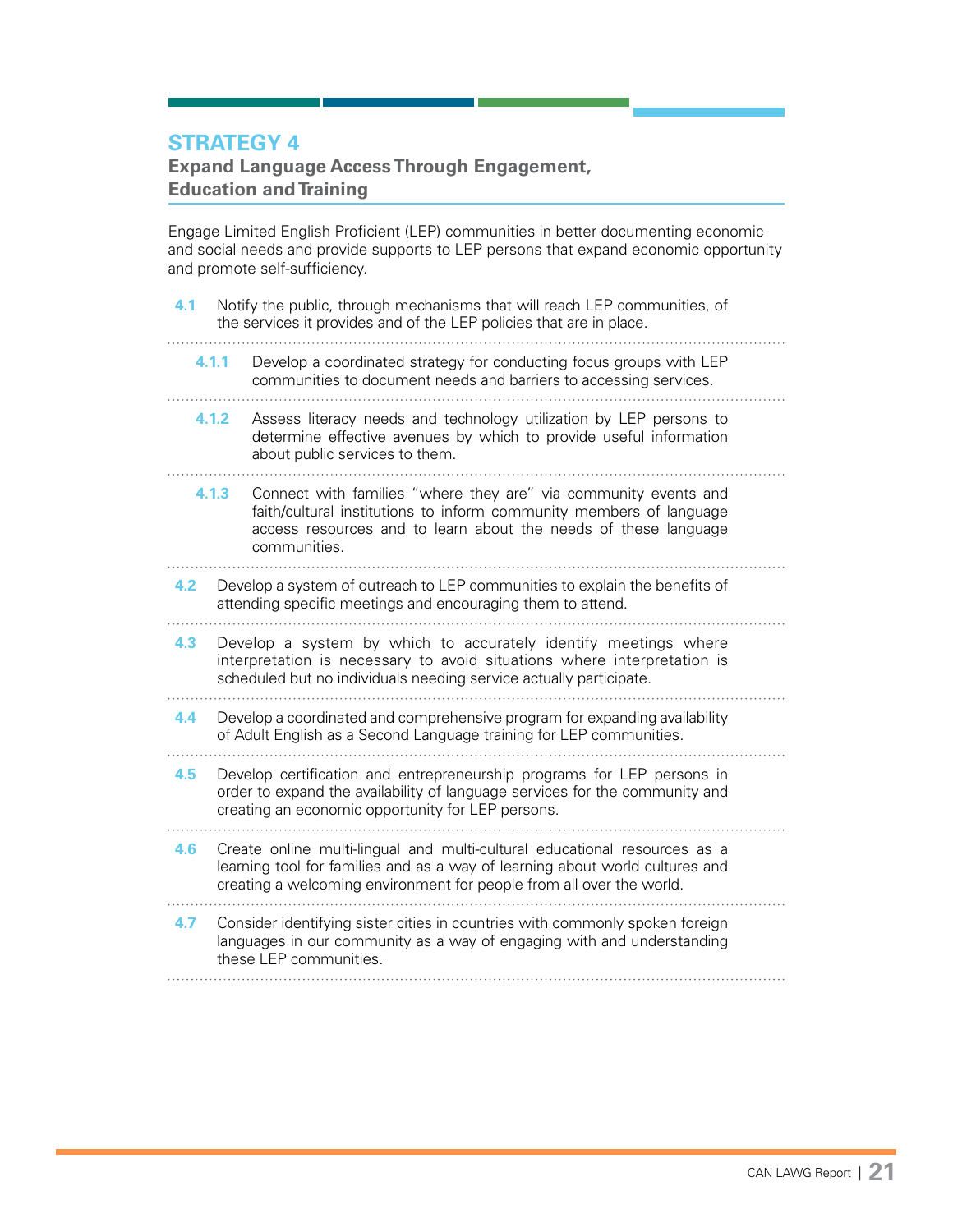## SECTION 2 SOURCES & RESOURCE MATERIAL

Memorandum for Heads of Federal Agencies regarding the Federal Government's Renewed Commitment to Language Access Obligations Under Executive Order 13166 by Attorney General Eric Holder (2011):

#### https://www.lep.gov/13166/AG\_021711\_ EO\_13166\_Memo\_to\_Agencies\_with\_ Supplement.pdf

Language Access Assessment Planning Tool for Federally Conducted and Federally Assisted Programs (2011):

https://www.lep.gov/resources/2011\_ Language\_Access\_Assessment\_and\_ Planning\_Tool.pdf

National Standards of Practice for Interpreters in Health Care, National Council on interpreting in Health Care, September 2005:

https://www.asli.com/NCIHC\_National\_ Standards\_of\_Practice.pdf

National Association of Judiciary Interpreters and Translators, Code of Ethics and Professional Responsibilities:

https://najit.org/wp-content/uploads/2016/09/ NAJITCodeofEthicsFINAL.pdf

American Bar Association, Standards for Language Access in Courts, 2012: https://www.americanbar.org/content/dam/ aba/administrative/legal\_aid\_indigent\_ defendants/ls\_sclaid\_standards\_for\_ language\_access\_proposal.authcheckdam.pdf 

Foreign Language Services Ordering Guide:

https://hallways.cap.gsa.gov/app/#/gateway/ professional-services/3383/languageservices-foreign-language-servicesordering-guide

CAN CCDI Toolkit:

. . . . . . . . . .

http://canatx.org/ccdi-toolkit/

ACC CCDI Website:

http://researchguides.austincc.edu/diversity

Canadian Multi-lingual Family Resource Website: http://www.welcomehere.ca/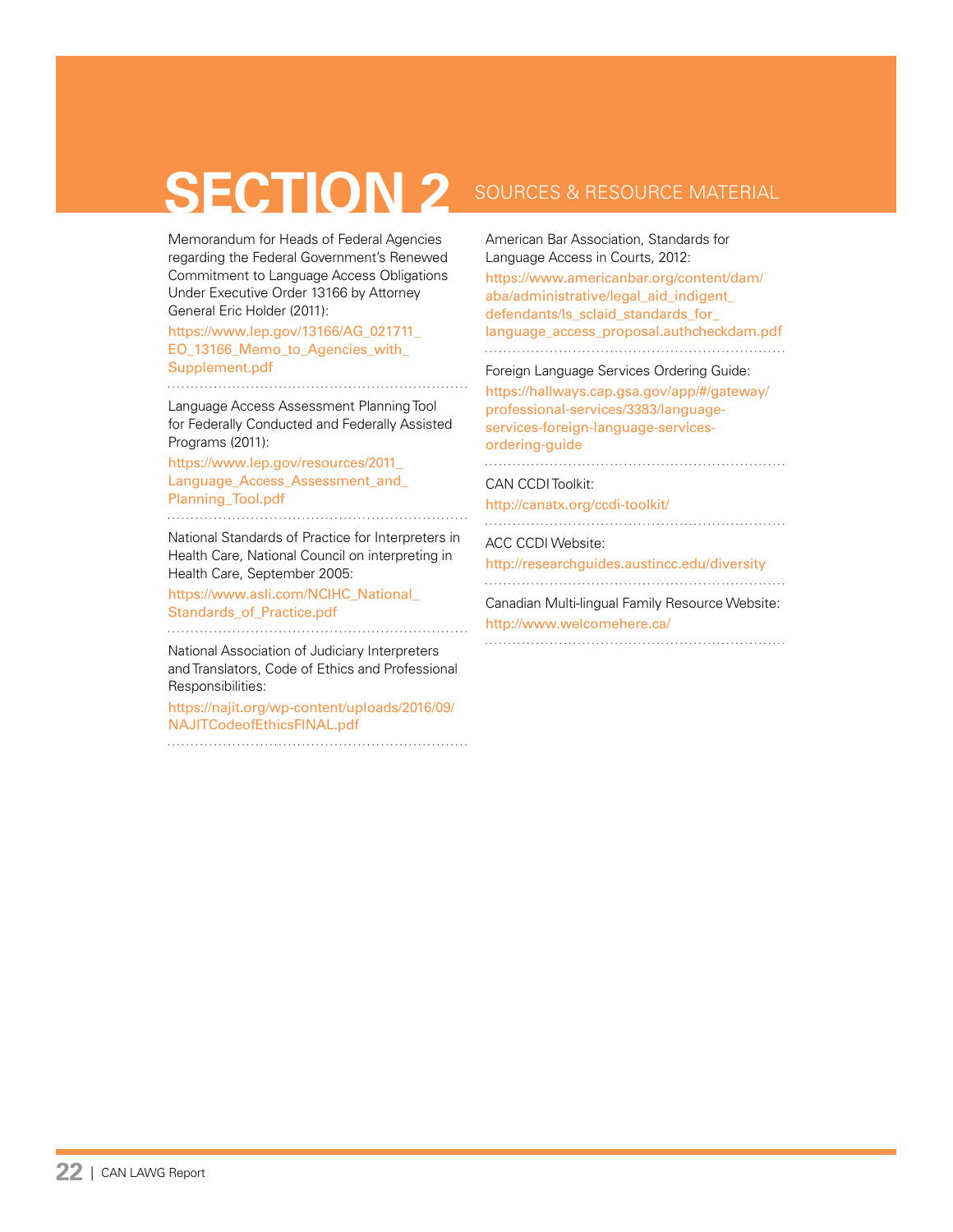## **CREDITS**

#### **LANGUAGE ACCESS WORK GROUP PARTICIPANTS**

Individuals who participated in at least on Language Access Work Group meeting are listed on the next page. The work group meetings were open to the public, and there was not minimum attendance that was required for participation. We have included the organizational affiliation of the participants but this is no way is meant to indicate that the organizations listed have endorsed the recommendations in this report.

Aidet Cooper, Austin Language Justice Collective Aline Orr, Austin ISD Amy Price, United Way Angelica De La Garza, Integral Care Becky Huerta, Central Health Beverly Reeves, Austin ISD Bill Clabby, St. Edwards University Carmen Luevanos, Texas Gas Service Caroline Kirschner, City of Austin Celina Bley, Del Valle ISD Charles Rand, Austin Language Justice Collective Chelsea Brass, Latino Healthcare Forum . . . . . . . . . . . . . . . . . . . . Chelsea Cornelius, AISD Chris Cordova, United Way Danette Lopez Garza, Foundation Communities David Matustik, City of Austin Dayna Fondell, Community Care Collaborative<br>............................ Diana Tavera, Austin Language Justice Collective Diponker Mukherjee, Capital Metro Eric Bustos, Capital Metro Erica Saenz, University of Texas Erica Schmidt-Portnoy, Refugee Services of Texas

Esther Chung Martin, Asian American Resource Center Esther Diaz, Language and Learning Gena McKinley, City of Austin Hermelinda Zamarripa, City of Austin Houmma Garba, Caritas Janeé White, Workforce Solutions Jessica Mann, Multicultural Refugee Coalition Juanita Jackson, Travis County Julia Duranti Martinez, Austin Language Justice Collective Katy Maxwell, Refugee Services of Texas Larissa Dávila, Amhiga Hispana Laura G La Fuente, City of Austin Leonor Vargas, Austin ISD<br>................................... Lt. Kevin Leverenz, Austin Police **Department** Luis Hernández, Austin ISD Lupe Salazar, Travis County Sheriff's Office Margarita Ruvalcaba Ordoñez, Austin ISD Mariela De Stefano, Amhiga Hispana Mark Hiemstra, Goodwill Central Texas Martha Doolittle, Austin ISD

Meg Erskine, Multicultural Refugee Coalition Michelle Tijerina, Central Health Molly Wang, Integral Care Monica Guzman, Restore Rundberg/ Go Austin-Vamos Austin Myra Dumapias, Asian Family Support Services of Austin Nora Montes de Flores, Austin ISD Roxanne Evans, City of Austin Sally Van Sickle, City of Austin Sandra Molinari, Safe Alliance Shubhada Saxena, South Asians' International Volunteer Assoc. Sonya Villarreal, Travis County Sheriff's Office Susana Pimiento, Austin Language Justice Collective Teresa Williams, Integral Care Tona Vasquez, Austin ISD Valerie Prado, Foundation **Communities** Victor Ovalle, City of Austin Vince Cobalis, Asian American Quality of Life Commission . . . . . . . Vivian Newdick, City of Austin Waleska Ghini, International Medical Interpreters Association Yuly Dávila, Amhiga Hispana

**NEXT STEPS:** CAN will be establishing a Language Access Implementation Team to focus on advancing the strategies and actions in the plan. Please contact us if you are interested in participating.